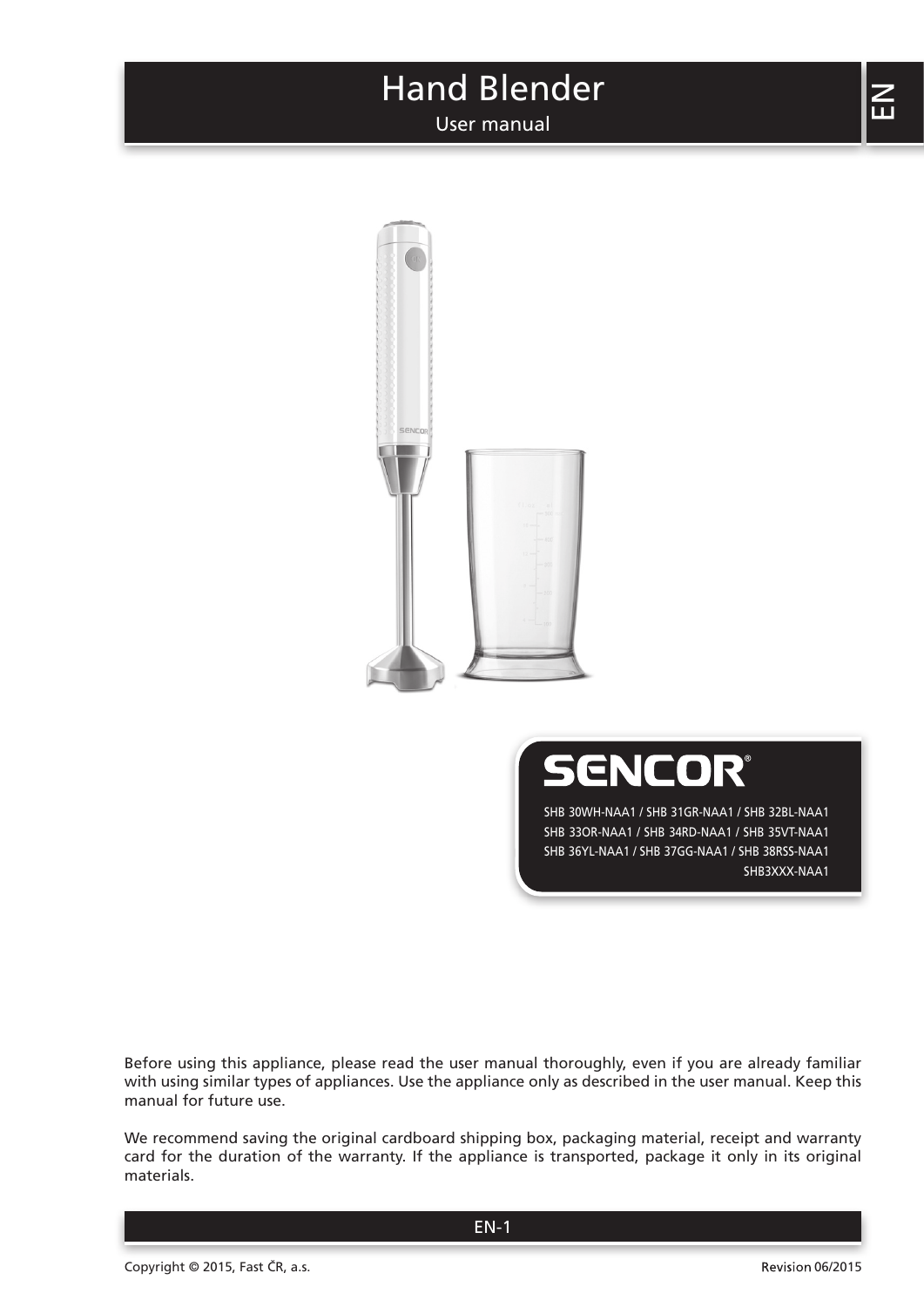SHB 30WH-NAA1 / SHB 31GR-NAA1 / SHB 32BL-NAA1 / SHB 33OR-NAA1 / SHB 34RD-NAA1 SHB 35VT-NAA1 / SHB 36YL-NAA1 / SHB 37GG-NAA1 / SHB 38RS-NAA1 / SHB3XXX-NAA1

## **CONTENTS**

# **CONTENTS**

| INSTRUCTIONS AND INFORMATION ON DISPOSING OF USED PACKAGING MATERIALS 8 |  |
|-------------------------------------------------------------------------|--|
|                                                                         |  |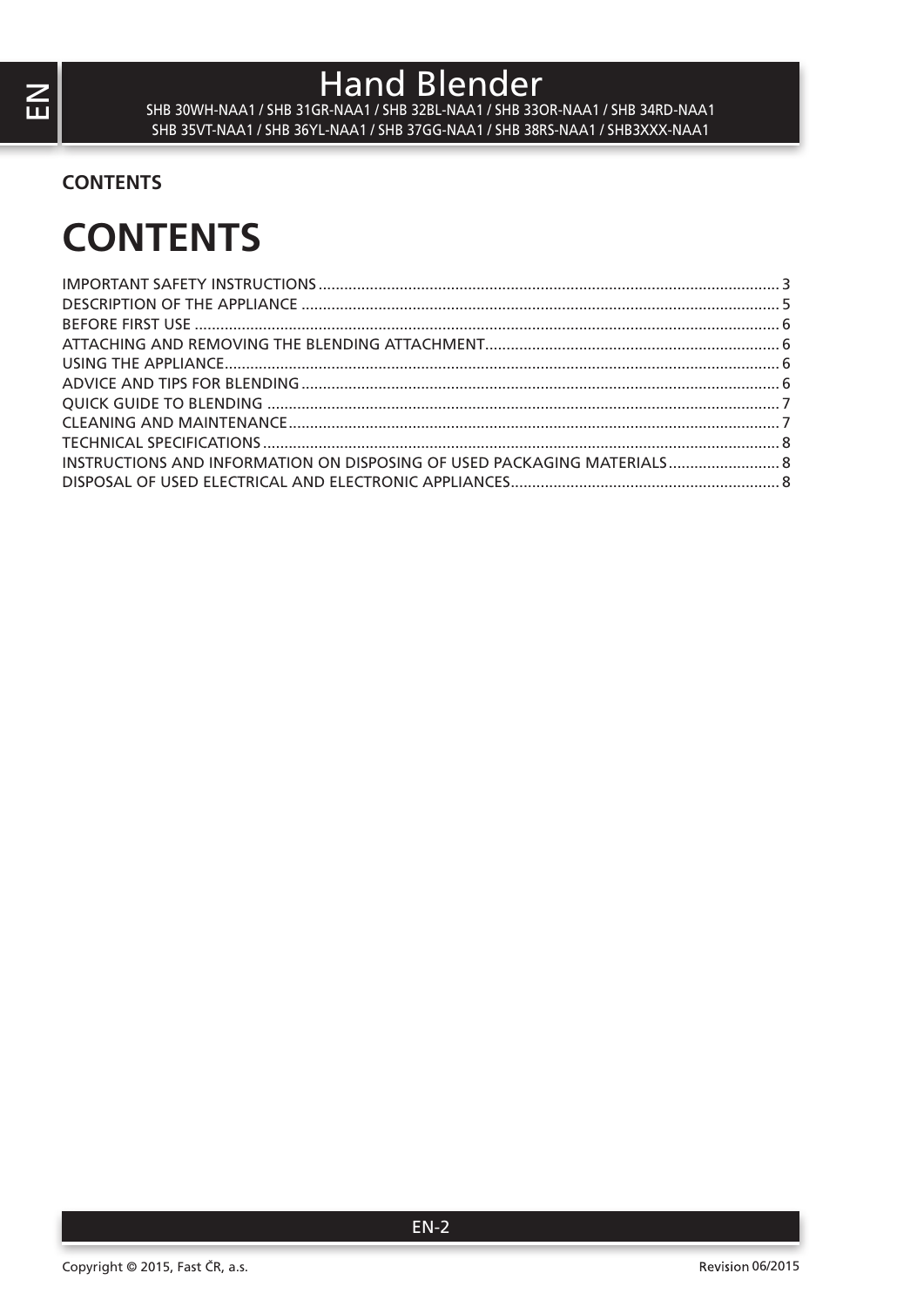# **IMPORTANT SAFETY INSTRUCTIONS**

Hand Blender SHB 30WH-NAA1 / SHB 31GR-NAA1 / SHB 32BL-NAA1 / SHB 33OR-NAA1 / SHB 34RD-NAA1 SHB 35VT-NAA1 / SHB 36YL-NAA1 / SHB 37GG-NAA1 / SHB 38RS-NAA1 / SHB3XXX-NAA1

- This appliance may be used by people with physical or mental impairments or by inexperienced people if they are properly supervised or have been informed on safe use of the product and understand the potential dangers.
- Children must not use this appliance or play with it. Keep the appliance and its power cord out of their reach.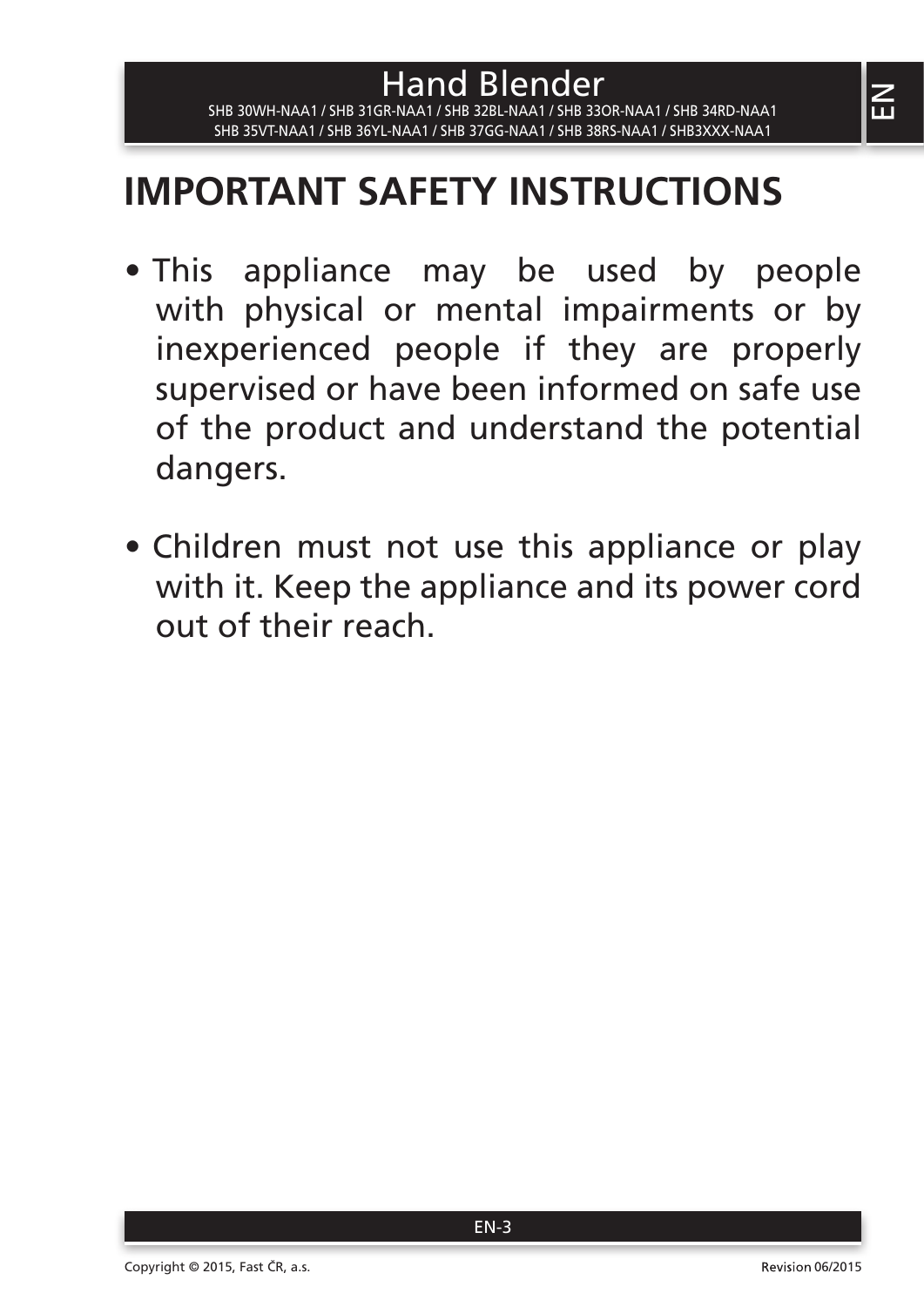SHB 30WH-NAA1 / SHB 31GR-NAA1 / SHB 32BL-NAA1 / SHB 33OR-NAA1 / SHB 34RD-NAA1 SHB 35VT-NAA1 / SHB 36YL-NAA1 / SHB 37GG-NAA1 / SHB 38RS-NAA1 / SHB3XXX-NAA1

### **IMPORTANT SAFETY PRECAUTIONS READ CAREFULLY AND STORE THESE INSTRUCTIONS FOR FUTURE USE.**

- Before plugging this appliance in, make sure the voltage stated on the label of the appliance corresponds to the voltage of your power socket.
- Never use the appliance near a bath, shower or swimming pool.  $(\mathbb{R})$
- Never use accessories that have not been supplied with this appliance or that are not designed for this appliance.
- Do not place the appliance on windowsills.
- Keep the power cord and plug away from water or moisture.
- Always place the appliance on an even, stable surface.
- Do not pour water or any other liquid into the appliance.
- Always unplug the appliance if you will be leaving it unsupervised and before assembly, disassembly or cleaning.
- The appliance is designed for household use only and built to process an ordinary amount of food in a household.
- Do not use the appliance in an industrial environment or outdoors!
- Do not use sprays near the appliance.
- If you will not be using the appliance, unplug it and store it out of the reach of children.
- Do not place the product on or near an electric or gas stove. Do not place it near an open fire or other appliances or equipment that are a source of heat.
- Do not use the appliance if it has a damaged power cord or plug.
- If the power cord is damaged, have it replaced at a specialized service center.
- Never try to repair the appliance yourself, and do not make any modifications to it this may cause injury by electrical shock! All repairs and adjustments should be made by a specialized service center. Doing otherwise may void the warranty.
- Do not place the appliance's power cord near heat or on sharp objects. Do not place heavy items on the power cord. Make sure the power cord does not hang over the edge of a table, and that it does not touch hot surfaces.
- Do not unplug the appliance by pulling on the power cord this may damage the cord or socket. Unplug the cord by gently pulling the plug.
- Never use the appliance for purposes other than those intended.
- Before attaching, removing or replacing attachments to the appliance, make sure the appliance is turned off and unplugged.
- Do not start the appliance unless the removable bottom part is properly attached to the motor unit. Do not turn the appliance on without a load. Using the appliance incorrectly may shorten its service life.
- Never put your hands into the beaker while the appliance is running.
- Never put objects into the beaker that are not intended for blending.
- Process hot food in small batches, because such food may splatter or overflow. Always allow hot food to cool down to 140°F or lower before blending.
- Never use the blender to process food on a hot burner or gas stove.
- The appliance's operating time is 1 minute. After 1 minute, shut off the appliance for at least 2minutes. If you are using the blender with sticky or hard food, we recommend shutting the blender off after 20 seconds and starting again after at least 2 minutes.
- **Attention!** The appliance's mixing blades are sharp! NEVER touch them when the appliance is running!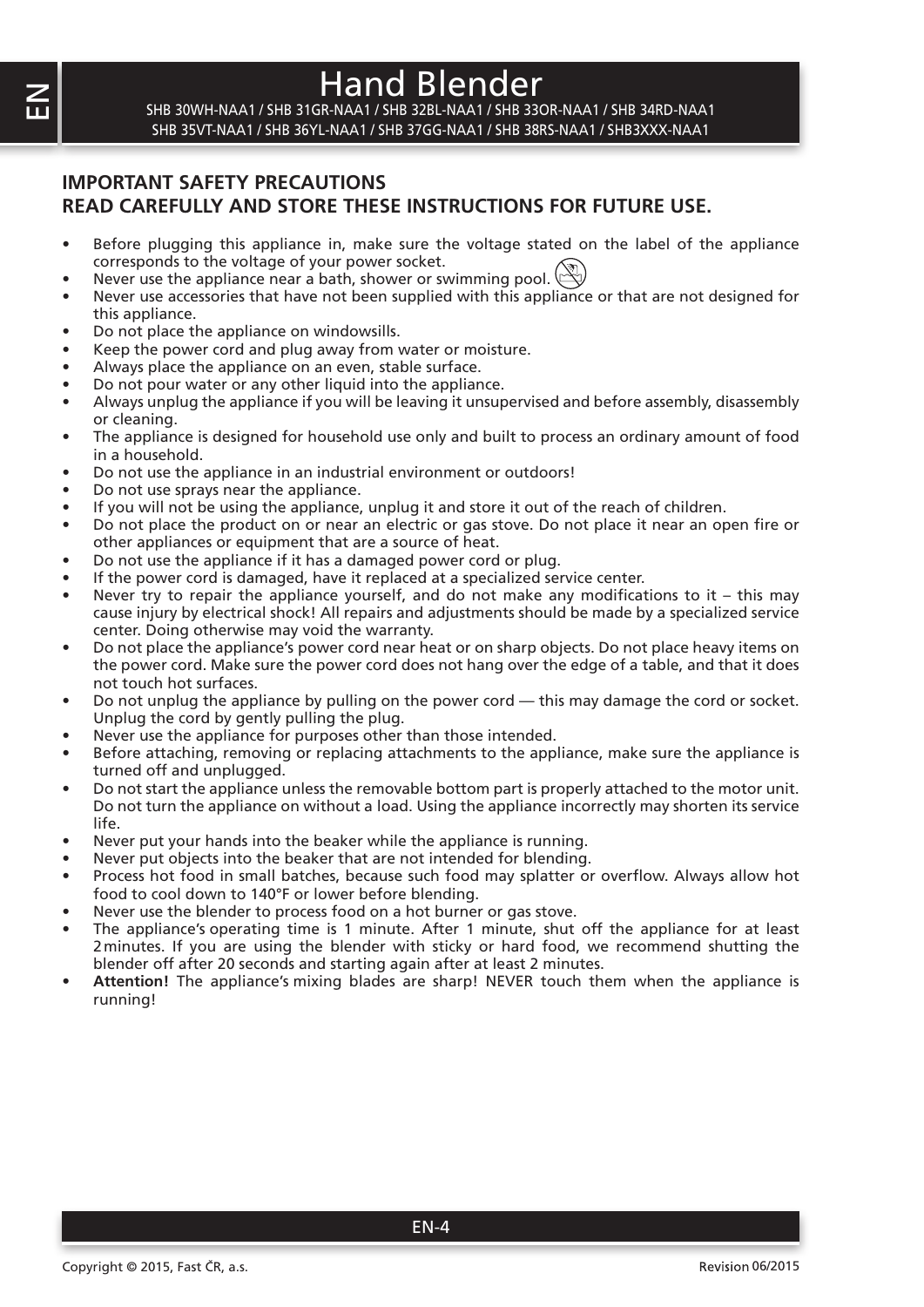SHB 30WH-NAA1 / SHB 31GR-NAA1 / SHB 32BL-NAA1 / SHB 33OR-NAA1 / SHB 34RD-NAA1 SHB 35VT-NAA1 / SHB 36YL-NAA1 / SHB 37GG-NAA1 / SHB 38RS-NAA1 / SHB3XXX-NAA1

## **DESCRIPTION OF THE APPLIANCE**

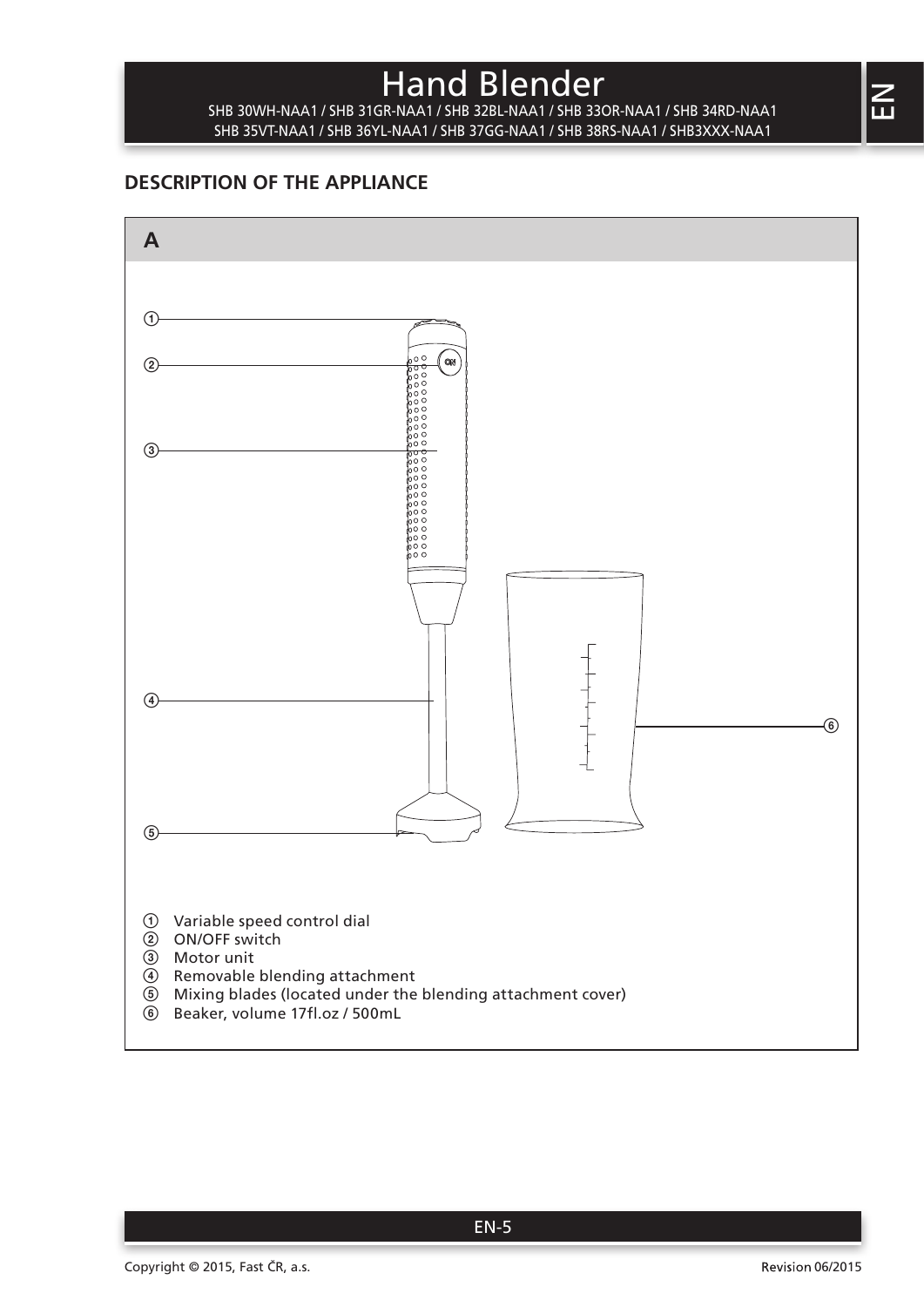SHB 30WH-NAA1 / SHB 31GR-NAA1 / SHB 32BL-NAA1 / SHB 33OR-NAA1 / SHB 34RD-NAA1 SHB 35VT-NAA1 / SHB 36YL-NAA1 / SHB 37GG-NAA1 / SHB 38RS-NAA1 / SHB3XXX-NAA1

#### **BEFORE FIRST USE**

- 1. Take the appliance and its accessories out of the packaging.
- 2. Thoroughly wash the removable blending attachment  $A(4)$  and the beaker  $A(6)$  with hot water and dishwashing detergent. Thoroughly rinse these parts with tap water and dry them thoroughly.



#### **Attention:**

Make sure that no water remains in the blending attachment  $A(4)$ . This could enter and damage the motor unit  $A(3)$  when the appliance is assembled.

#### **ATTACHING AND REMOVING THE BLENDING ATTACHMENT**

- 1. Place the blending attachment A4 against the motor unit A<sub>3</sub> and attach it by turning it toward the closed padlock symbol marked on the appliance.
- 2. To take the blender apart, use one hand to hold the motor unit  $A(3)$  and the other to turn the blending attachment  $A(4)$  toward the open padlock symbol marked on the appliance and take it off.

#### **USING THE APPLIANCE**

- 1. This blender is designed for blending spreads, mayonnaises, smoothies, milkshakes, sauces, baby food, purée, etc.
- 2. Put the ingredients you want to blend into the beaker  $A(\mathbf{6})$  or another suitable container.
- 3. Plug in the power cord. Hold the blender by the motor unit A3 and submerge the blending attachment  $A\circledA$  into the container with the ingredients.
- 4. To turn the blender on, press switch A2. The blender will run while switch A2 is pressed. For safety reasons, the blender will turn off when switch A2 is released.



#### **Attention:**

The blender's maximum operating time is 1 minute. After 1 minute, shut off the appliance for at least 2 minutes.

If you are using the blender with sticky or hard food, shut off the blender after 20 seconds.

- 5. The control dial  $A(1)$  is used to variably control the motor speed.
- 6. Unplug the blender if you will not be using it.

#### **ADVICE AND TIPS FOR BLENDING**

- 1. Cut food into smaller pieces before blending it. Separate larger amounts of food into several smaller batches.
- 2. The volume of some liquids increases when they are blended, so only fill the beaker A $\circledast$  to  $\frac{3}{4}$  of its capacity. The 500 ml mark indicates the beaker's maximum capacity.



**Attention:**

Do not use the blender for ice cubes or coffee beans. This could damage the mixing blades A $(6)$ .

3. When blending, hold the blender so that the blending attachment A4 is pointing perpendicular to the bottom of the beaker. Make sure the mixing blades  $A\circledS$  remain submerged in the ingredients during the entire blending process. Otherwise, ingredients could splatter out of the beaker.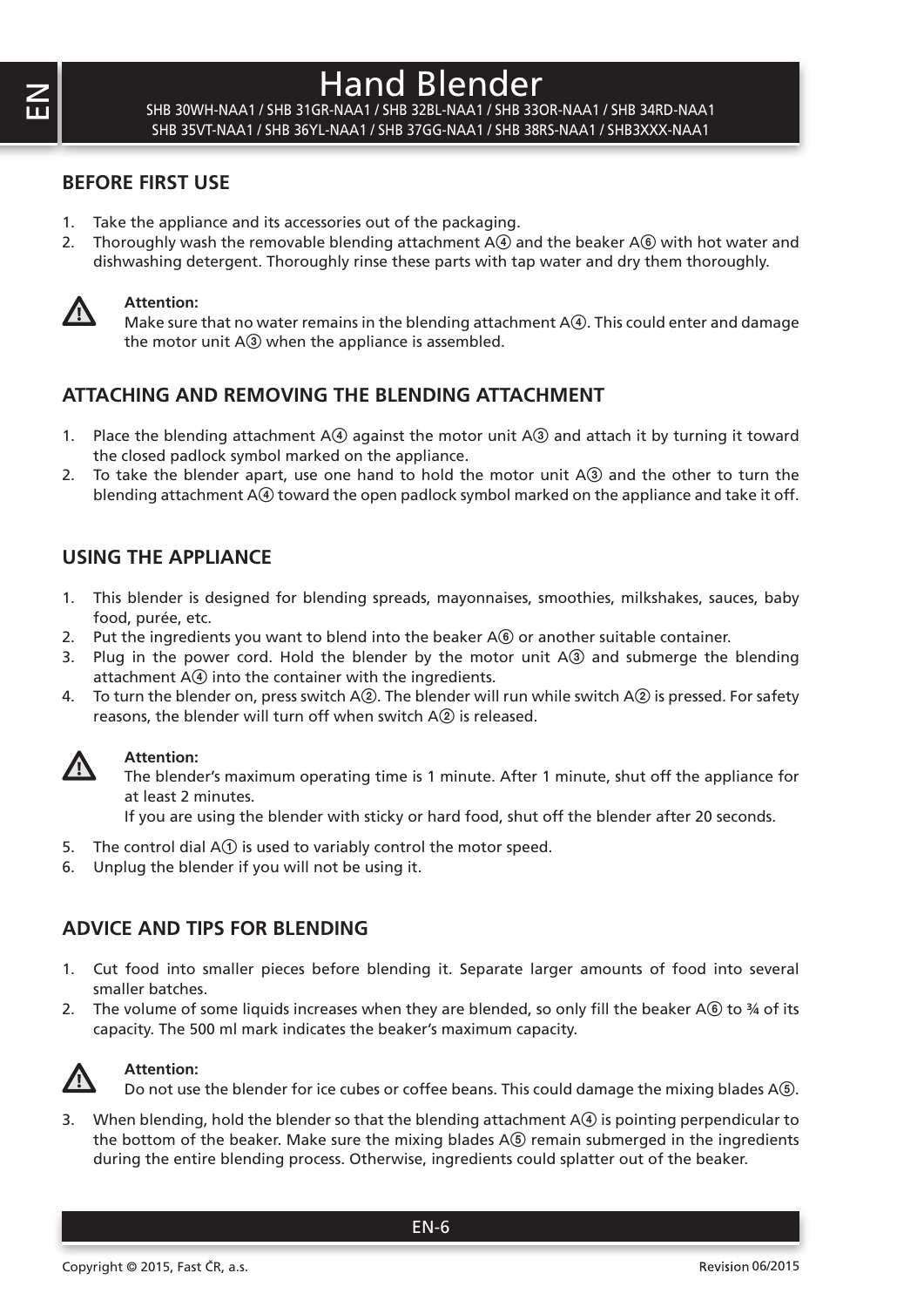#### SHB 30WH-NAA1 / SHB 31GR-NAA1 / SHB 32BL-NAA1 / SHB 33OR-NAA1 / SHB 34RD-NAA1 SHB 35VT-NAA1 / SHB 36YL-NAA1 / SHB 37GG-NAA1 / SHB 38RS-NAA1 / SHB3XXX-NAA1

- 4. Moving the blending attachment A4 in a circular motion makes for even blending. If the ingredients stick to the mixing blades  $A(5)$  or the walls of the beaker  $A(6)$ , stop the blending process. Unplug the blender. Use a spatula to clean the walls of the beaker A6 and the mixing blades A6. Then plug the blender back in and continue processing the ingredients.
- 5. The beaker A<sub>6</sub> has a lid so that leftovers can be stored in the refrigerator.

## **QUICK GUIDE TO BLENDING**

| Food type         | <b>Amount</b>          | <b>Processing time</b> | Selecting a speed |
|-------------------|------------------------|------------------------|-------------------|
| Baby food, sauces | 7.05-10.5oz / 200-300g | 45 sec.                | Low speed         |
| <b>Shakes</b>     | 10.14fl.oz / 300mL     | 30 sec.                | High speed        |
| Fruit, vegetables | 7.05oz / 200g          | 45 sec.                | Low speed         |
| Cheeses           | 3.4oz / 100g           | 30 sec.                | Low speed         |

# Y

**Note:**

The times provided above are only for reference. The actual processing time depends on how thoroughly the ingredients are to be blended.

### **CLEANING AND MAINTENANCE**

- Clean the blender after each use.
- First remove remaining food that is stuck to the mixing blades  $A(6)$ . Submerge the attachment  $A(4)$ in hot water with a neutral dish detergent and turn the blender on for a while. This will remove the large food that is stuck to the mixing blades A(5). Unplug the blender before further cleaning.
- Take off the blending attachment  $A(4)$ . Rinse it under clean running water and dry thoroughly, or wash it in a dishwasher.



#### **Attention:**

Make sure that no water remains in the blending attachment  $A(4)$ . This could enter and damage the motor unit  $A(3)$  when the appliance is assembled.

Wipe the motor unit  $A(3)$  with a slightly damp cloth and then dry it.



#### **Attention:**

The motor unit A<sup>3</sup> must not be submerged in water or any other liquid.

- The blending beaker A® and its lid can be washed in a dishwasher or under running water with a neutral dish detergent.
- Do not use abrasive cleaning products, gasoline, solvents or similar substances for cleaning.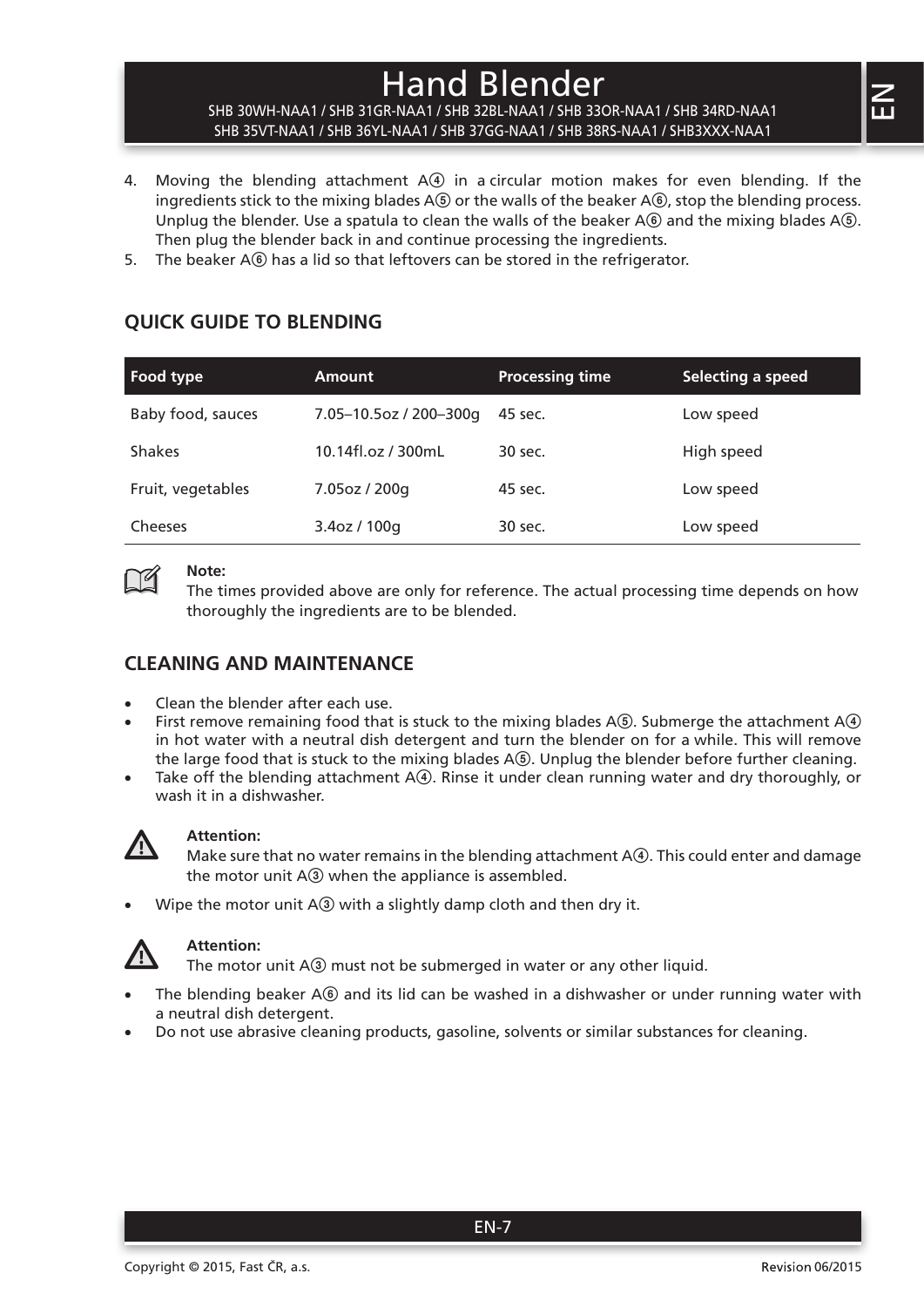SHB 30WH-NAA1 / SHB 31GR-NAA1 / SHB 32BL-NAA1 / SHB 33OR-NAA1 / SHB 34RD-NAA1 SHB 35VT-NAA1 / SHB 36YL-NAA1 / SHB 37GG-NAA1 / SHB 38RS-NAA1 / SHB3XXX-NAA1

### **TECHNICAL SPECIFICATIONS**

The appliance's declared noise emission level is 48dB (A), which represents acoustic power level A with reference to acoustic power of 1pW.

### **Glossary of technical terms**

Safety class for electric shock protection: Class II – Electric shock protection is provided by double or heavy-duty insulation.

We reserve the right to change text and technical parameters.

#### **INSTRUCTIONS AND INFORMATION ON DISPOSING OF USED PACKAGING MATERIALS**

Dispose of packaging material at a public waste disposal site.

#### **DISPOSAL OF USED ELECTRICAL AND ELECTRONIC APPLIANCES**



This symbol on the product, its accessories or packaging indicates that the product should not be treated as household waste. Please dispose of this product at a facility for recycling electrical and electronic equipment. Alternatively, in some European countries you may return your product to your local retailer when buying an equivalent new product. Disposing of this product correctly helps conserve valuable natural resources. It also prevents the negative impact on the environment and human health that improper waste disposal may cause. Please ask your local authorities or the nearest waste collection center for further details. Improper disposal of this type of waste may be subject to fines.

#### **For business entities in the European Union**

If you wish to dispose of an electrical or electronic device, request the necessary information from your seller or supplier.

#### **Disposal in other countries outside the European Union**

If you wish to dispose of an electrical or electronic device, request the necessary information from your seller or supplier.

This product meets all relevant basic EU regulations.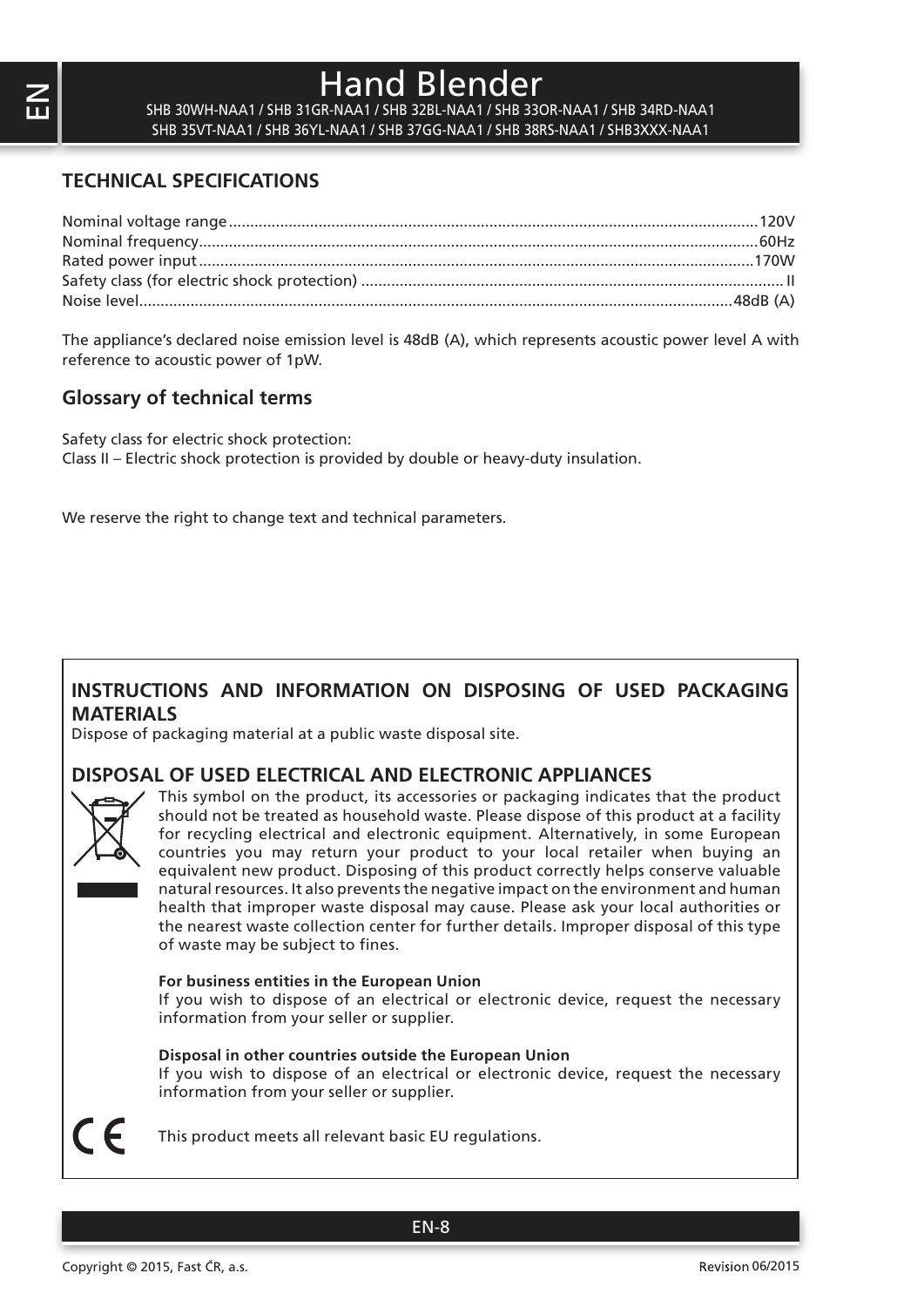# Licuadora portátil

Manual del usuario





SHB 30WH-NAA1 / SHB 31GR-NAA1 / SHB 32BL-NAA1 SHB 33OR-NAA1 / SHB 34RD-NAA1 / SHB 35VT-NAA1 SHB 36YL-NAA1 / SHB 37GG-NAA1 / SHB 38RSS-NAA1 SHB3XXX-NAA1

Antes de usar este aparato, por favor lea el manual del usuario minuciosamente, incluso en casos en los que ya esté familiarizado con el uso previo de tipos similares de aparatos. Sólo use el aparato en la manera descrita en este manual del usuario. Conserve este manual para uso futuro.

Le recomendamos conservar la caja de cartón de embarque, material de empaque, recibo y tarjeta de garantía originales durante la garantía. En el caso de transporte, empaque el aparato únicamente con los materiales de empaque originales.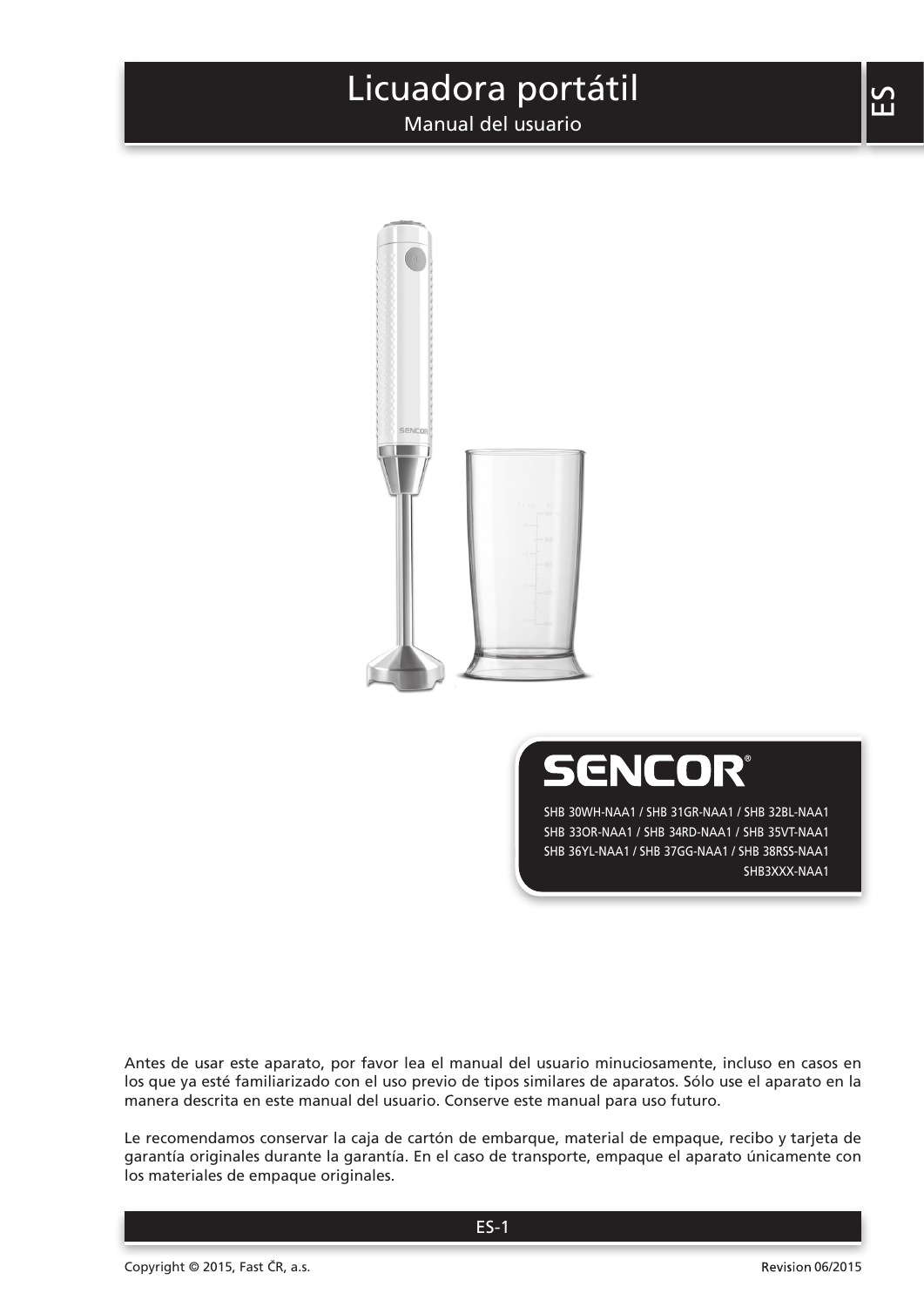# Licuadora portátil SHB 30WH-NAA1 / SHB 31GR-NAA1 / SHB 32BL-NAA1 / SHB 33OR-NAA1 / SHB 34RD-NAA1

SHB 35VT-NAA1 / SHB 36YL-NAA1 / SHB 37GG-NAA1 / SHB 38RS-NAA1 / SHB3XXX-NAA1

### **CONTENIDO**

| INSTRUCCIONES E INFORMACIÓN RESPECTO AL DESECHO DE MATERIALES DE EMPAOUE USADOS 8 |  |
|-----------------------------------------------------------------------------------|--|
|                                                                                   |  |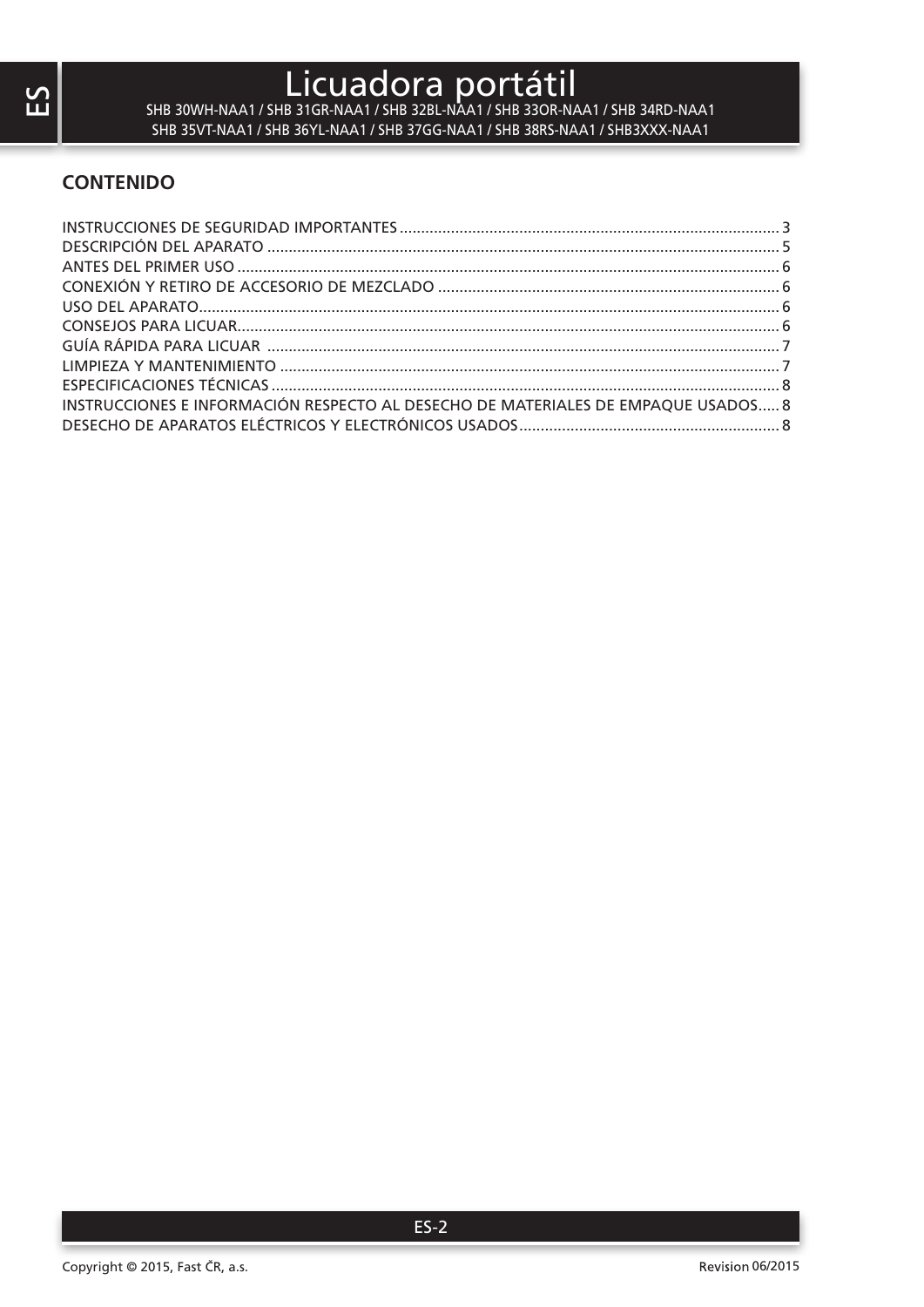# **INSTRUCCIONES DE SEGURIDAD IMPOR-TANTES**

- Este aparato puede ser usado por personas con discapacidades físicas o mentales o por personas sin experiencia, si son supervisados adecuadamente o han sido informados sobre cómo usar el producto de una manera segura y entienden los peligros potenciales.
- Los niños no deben usar este aparato o jugar con él. Conserve este aparato y su cable eléctrico fuera de su alcance.

 $\mathbf{S}$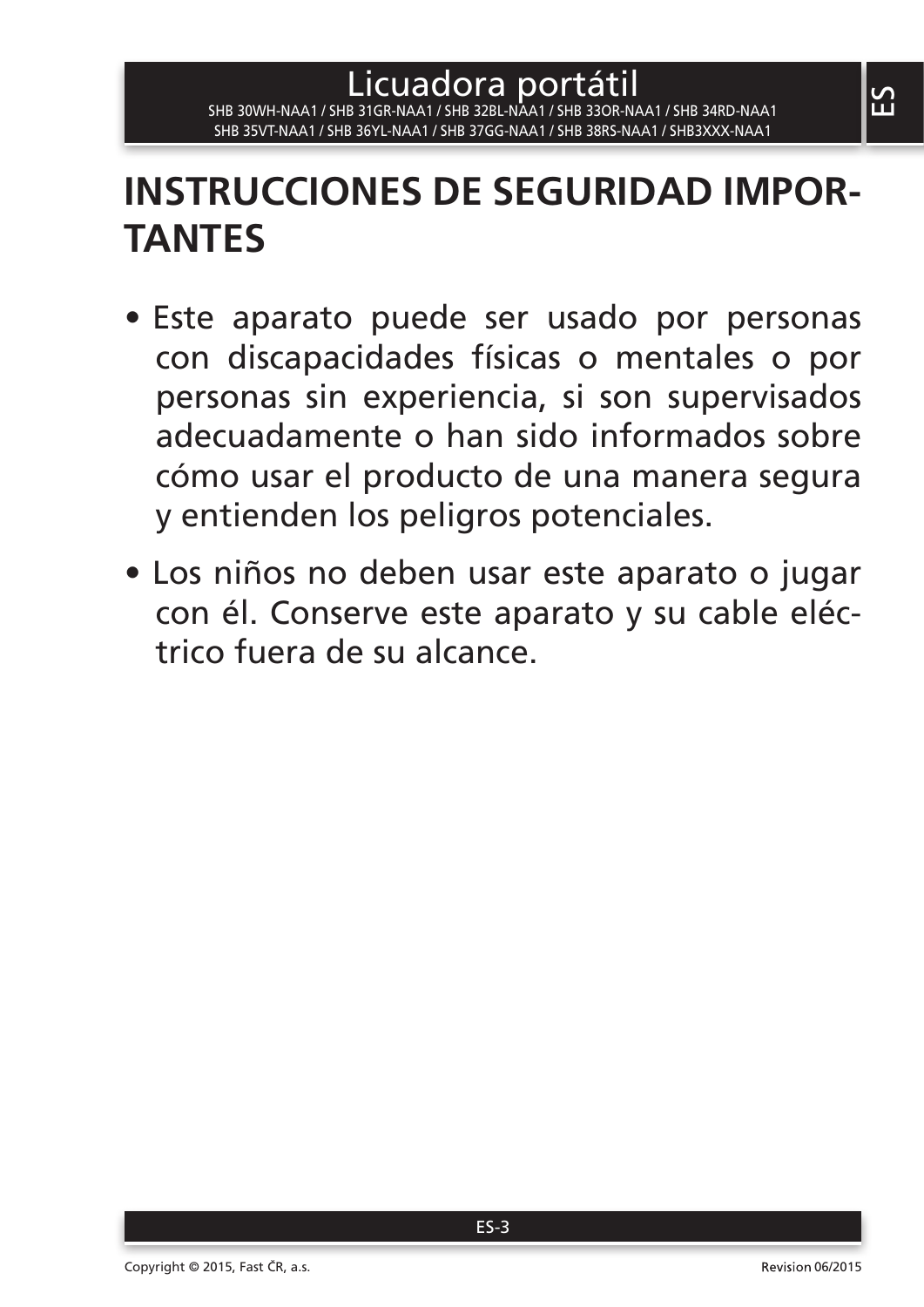# Licuadora port

SHB 30WH-NAA1 / SHB 31GR-NAA1 / SHB 32BL-NAA1 / SHB 33OR-NAA1 / SHB 34RD-NAA1 SHB 35VT-NAA1 / SHB 36YL-NAA1 / SHB 37GG-NAA1 / SHB 38RS-NAA1 / SHB3XXX-NAA1

### **INSTRUCCIONES DE SEGURIDAD IMPORTANTES LEA CUIDADOSAMENTE Y GUARDE ESTAS INSTRUCCIONES PARA USO FUTURO.**

- Antes de conectar este aparato al tomacorriente, asegúrese que el voltaje mencionado en la etiqueta del aparato corresponda con el voltaje de su tomacorriente.
- Nunca use el aparato en la proximidad de una bañera, regadera o piscina.
- Nunca use accesorios, que no hayan sido suministrados con este aparato o que no estén diseñados para este aparato.
- No coloque el aparato sobre umbrales de ventana.
- Asegúrese que el cable eléctrico y en enchufe no entren en contacto con agua o humedad.
- Siempre coloque el aparato sobre una superficie uniforme y estable.
- No vierta agua o ningún otro líquido dentro del aparato.
- Siempre desconecte el aparato del tomacorriente si lo va a dejar sin supervisión y antes del ensamble, desensamble o limpieza.
- El aparato está diseñado sólo para uso doméstico y está construido para procesar la cantidad usual de alimentos en el hogar.
- ¡No use el aparato en un ambiente industrial o en exteriores!
- No use atomizadores cerca del aparato.
- Si no va a usar el aparato, desconéctelo de la red eléctrica y guárdelo fuera del alcance de los niños. • No coloque el producto sobre o cerca de una estufa eléctrica o de gas. No lo coloque cerca de fuego
- abierto u otros aparatos o equipo que sean una fuente de calor.
- No use el aparato si tiene un cable eléctrico o enchufe dañado.
- Si el cable eléctrico está dañado, pida que lo reemplace una compañía/centro de servicio especializados.
- En ningún caso debe intentar reparar el aparato usted mismo; ni realizar modificaciones a éste, ¡peligro de lesiones por descarga eléctrica! Confíe todas las reparaciones y ajustes a una compañía de servicio especializada. La falla en hacerlo lo expondrá al riesgo de anular la póliza de garantía.
- No coloque el cable eléctrico del aparato cerca de lugares calientes o sobre objetos filosos. No coloque artículos pesados sobre el cable eléctrico. Asegúrese que el cable eléctrico no cuelgue sobre el borde de una mesa y que no toque una superficie caliente.
- No desconecte el aparato del tomacorriente jalando el cable eléctrico, puede dañar el cable eléctrico/tomacorriente. Desconecte el cable del tomacorriente jalando suavemente el enchufe del cable eléctrico.
- No use el aparato para ningún otro propósito que su uso pretendido.
- Antes de conectar accesorios al aparato, retirarlos o reemplazarlos, asegúrese que el aparato esté apagado y desconectado del tomacorriente.
- No arranque el aparato a menos que la parte removible inferior esté sujeta adecuadamente a la unidad del motor. No encienda el aparato sin carga. El uso incorrecto del aparato puede afectar de manera negativa su tiempo de vida.
- No coloque sus manos dentro del vaso mientras el aparato esté en operación.
- No coloque cosas que no se deban mezclar en el vaso.
- Procese los alimentos calientes en lotes pequeños, existe el riesgo de que estos alimentos salpiquen o se desborden. Siempre permita que los alimentos que estén demasiado calientes se enfríen por lo menos a 60 °C antes de mezclar.
- Nunca use la licuadora para mezclar alimentos sobre una plancha o estufa de gas caliente.
- El tiempo de operación del aparato es de 1 minuto. Después de un minuto, interrumpa la operación del aparato durante por lo menos dos minutos. Si está usando la licuadora para mezclar alimentos pegajosos o duros, le recomendamos que interrumpa la operación después de 20 segundos y la vuelva a comenzar después de por lo menos dos minutos.
- **¡Atención!** ¡Las aspas de mezclado del aparato son filosas! ¡Bajo ninguna circunstancia debe tocarlas cuando el aparato esté en operación!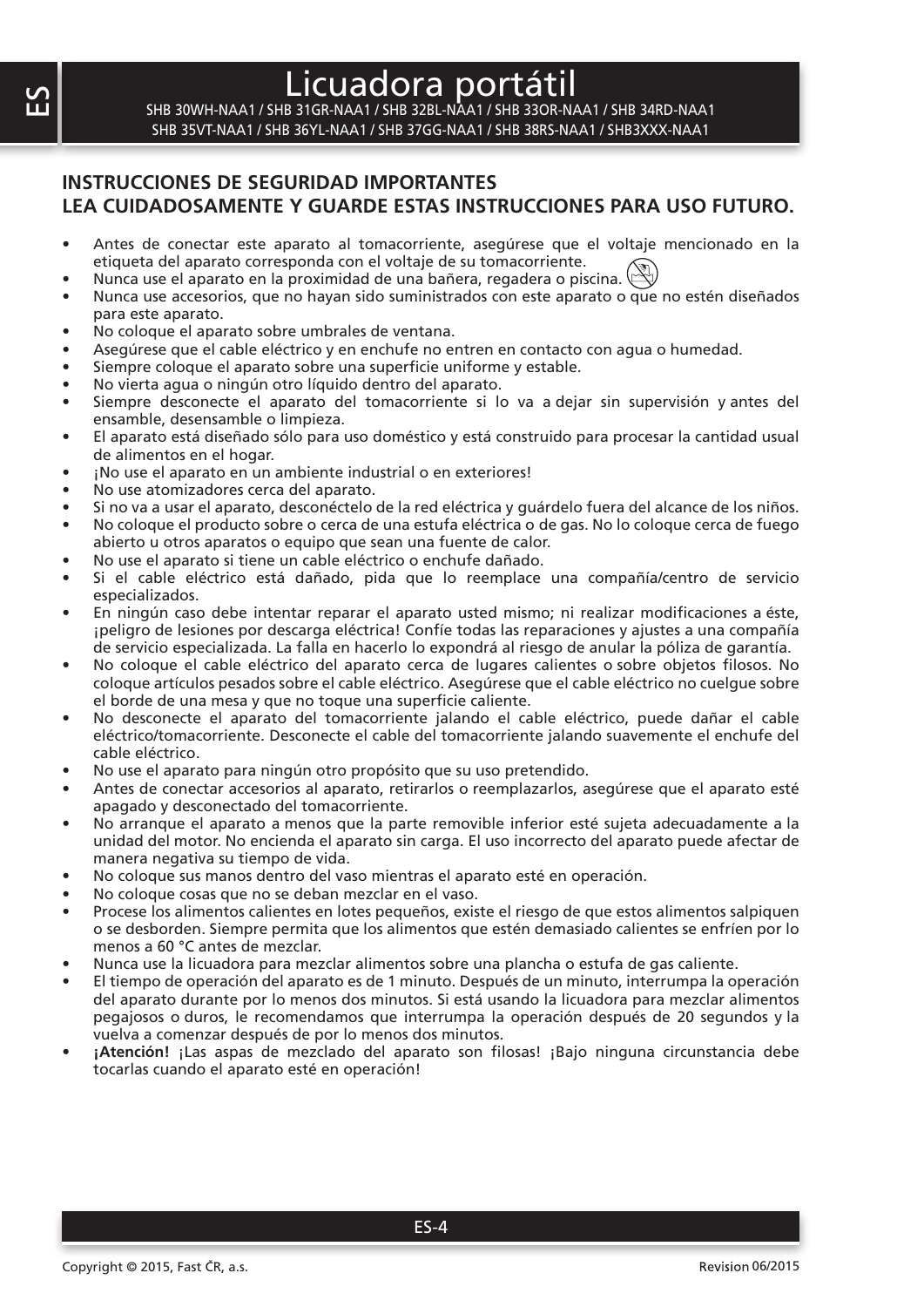# Licuadora portátil SHB 30WH-NAA1 / SHB 31GR-NAA1 / SHB 32BL-NAA1 / SHB 33OR-NAA1 / SHB 34RD-NAA1

SHB 35VT-NAA1 / SHB 36YL-NAA1 / SHB 37GG-NAA1 / SHB 38RS-NAA1 / SHB3XXX-NAA1

## **DESCRIPCIÓN DEL APARATO**

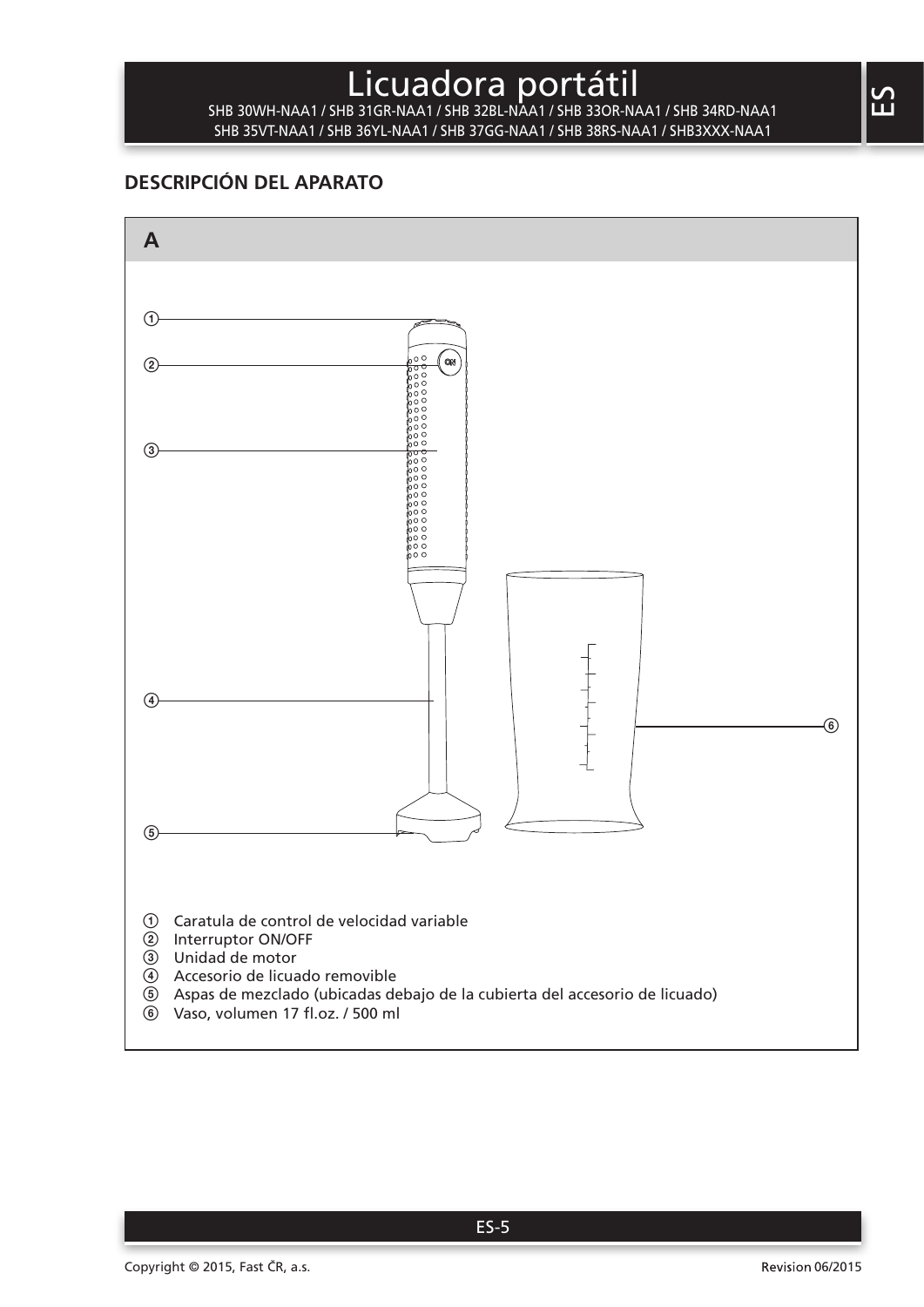# Licuadora port

SHB 30WH-NAA1 / SHB 31GR-NAA1 / SHB 32BL-NAA1 / SHB 33OR-NAA1 / SHB 34RD-NAA1 SHB 35VT-NAA1 / SHB 36YL-NAA1 / SHB 37GG-NAA1 / SHB 38RS-NAA1 / SHB3XXX-NAA1

#### **ANTES DEL PRIMER USO**

- 1. Retire el aparato y sus accesorios de los materiales de empaque.
- 2. Lave minuciosamente el accesorio de mezclado removible  $A(4)$  y el vaso  $A(6)$  con agua caliente y detergente de lavado de cocina. Enjuague minuciosamente estas partes con agua potable y séquelas completamente.



#### **Atención:**

Asegúrese que no permanezca agua en el accesorio de mezclado A $(4)$ , que pudiera entrar en la unidad de motor A3 cuando el aparato se ensamble y pueda dañarlo.

### **CONEXIÓN Y RETIRO DE ACCESORIO DE MEZCLADO**

- 1. Coloque el accesorio de mezclado A4 contra la unidad de motor A<sub>3</sub> y conéctelo girándolo en la dirección del símbolo del candado cerrado marcado sobre el aparato.
- 2. Para desensamblar la licuadora, use una mano para sostener la unidad de motor A3 y la otra para girar el accesorio de mezclado A $\widehat{A}$  en la dirección del símbolo de candado abierto marcado sobre el aparato y retírelo.

#### **USO DEL APARATO**

- 1. Este mezclador está diseñado para mezclar pastas para untar, mayonesas, licuados de fruta o leche, salsas, alimentos para bebés, puré, etc.
- 2. Coloque los ingredientes que desee mezclar en la licuadora A® u otro contenedor adecuado.
- 3. Conecte el cable eléctrico a un tomacorriente. Sostenga la licuadora por la unidad de motor A3 y sumerja el accesorio de mezclado A4 en el contenedor con los ingredientes.
- 4. Para encender la licuadora, presione el interruptor A2. La licuadora operará mientras se presione el interruptor A2. Por razones de seguridad, la licuadora se apagará cuando se libere el interruptor A2.



#### **Atención:**

El tiempo máximo de operación de la licuadora es de 1 minuto. Después de un minuto, interrumpa la operación del aparato durante por lo menos 2 minutos.

Si usa la licuadora para mezclar alimentos pegajosos o duros, reduzca el tiempo de operación a 20 segundos.

- 5. La caratula de control  $A(1)$  se usa para controlar la velocidad variable del motor.
- 6. Si no va a usar la licuadora, desconéctela del tomacorriente.

#### **CONSEJOS PARA LICUAR**

- 1. Corte los alimentos en piezas más pequeñas antes de licuarlas. Separe cantidades más grandes de alimentos en varios lotes más pequeños.
- 2. El volumen de algunos líquidos se incrementa cuando se licuan y por esta razón sólo llene el vaso A6 hasta ¾ de su capacidad. La capacidad máxima del vaso se indica por la marca de 500 ml.



#### **Atención:**

No use la licuadora para mezclar cubos de hielo o granos de café. De otra manera las aspas de mezclado A(5) se podrían dañar.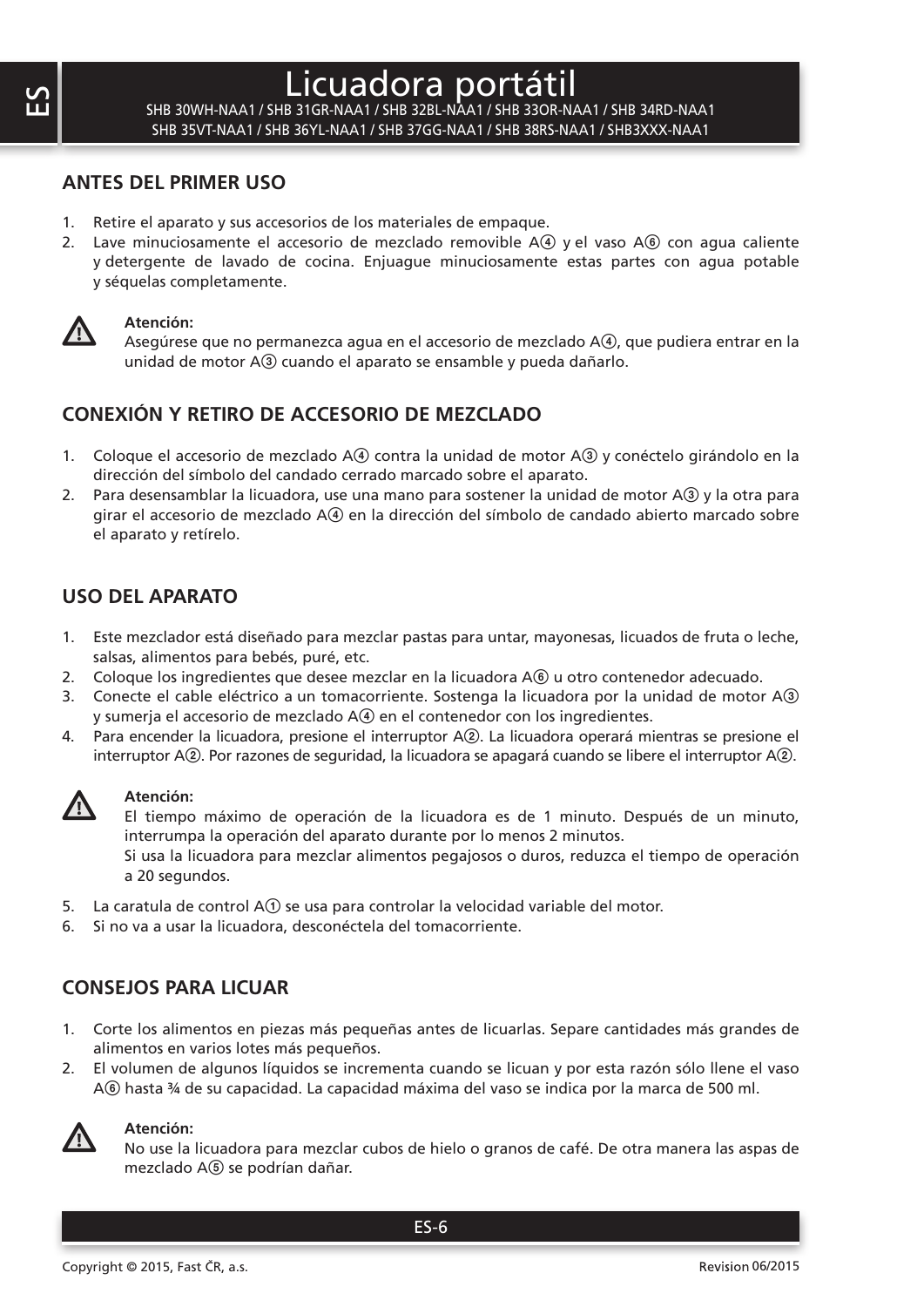# Licuadora portátil

#### SHB 30WH-NAA1 / SHB 31GR-NAA1 / SHB 32BL-NAA1 / SHB 33OR-NAA1 / SHB 34RD-NAA1 SHB 35VT-NAA1 / SHB 36YL-NAA1 / SHB 37GG-NAA1 / SHB 38RS-NAA1 / SHB3XXX-NAA1

- 3. Cuando licue, sostenga la licuadora de forma que el accesorio de licuado A4 esté apuntando perpendicular al fondo del vaso. Asegúrese que las aspas de mezclado A5 permanezcan sumergidas en los ingredientes procesados durante el proceso de mezclado completo. De otra manera los ingredientes podrían salpicar fuera del vaso.
- 4. Logrará ingredientes licuados uniformemente cuando mueva el accesorio de licuado A4) en un movimiento circular. Si los ingredientes se adhieren a las aspas de mezclado A5 o las paredes del vaso A6, detenga el proceso de licuado. Desconecte la licuadora del tomacorriente. Use una espátula para limpiar las paredes del vaso A(6) y las aspas de mezclado A(5). Después vuelva a conectar la licuadora al tomacorriente y puede continuar procesando los ingredientes.
- 5. El vaso A6 se suministra con una tapa de forma que pueda almacenar los alimentos no consumidos en el refrigerador.

| Tipo de alimento                                           | <b>Cantidad</b>       | Tiempo de<br>procesamiento | Selección de velocidad |
|------------------------------------------------------------|-----------------------|----------------------------|------------------------|
| Alimentos para bebé, salsas 7.05-10.5 oz. / 200-300 q 45 s |                       |                            | Velocidad baja         |
| Malteadas                                                  | 10.14 fl.oz. / 300 ml | 30 <sub>s</sub>            | Velocidad alta         |
| Fruta, vegetales                                           | 7.05 oz. / 200 gr     | 45 s                       | Velocidad baja         |
| <b>Ouesos</b>                                              | 3.4 oz. / 100 gr      | 30 <sub>s</sub>            | Velocidad baja         |

## **GUÍA RÁPIDA PARA LICUAR**



#### **Nota:**

Los tiempos proporcionados anteriormente sólo son para referencia. El tiempo de procesamiento real depende en qué tan minuciosamente se van a licuar los ingredientes.

#### **LIMPIEZA Y MANTENIMIENTO**

- Limpie la licuadora después de cada uso.
- Primero retire los restos de alimentos que se hayan adherido a las aspas de mezclado A(5). Sumerja el accesorio A4 en agua caliente con un detergente neutro de cocina y encienda la licuadora durante un momento. Esto eliminará los restos de alimentos grandes de las aspas de mezclado A5. Desconecte la licuadora del tomacorriente antes de continuar la limpieza.
- Retire el accesorio de licuado  $A(4)$ . Enjuáguelo bajo agua corriente limpia y séquelo minuciosamente o lávelo en un lavavajillas.



#### **Atención:**

Asegúrese que no permanezca agua en el accesorio de licuado A4, que pudiera entrar en la unidad de motor A3 cuando se ensamble el aparato y dañarlo.

Limpie la unidad de motor A3 con una tela ligeramente húmeda y séguela.



#### **Atención:**

La unidad de motor A3 no se debe sumergir en agua o ningún otro líquido.

- El vaso de licuado A® y su tapa se pueden lavar bajo agua corriente con el uso de detergente de cocina neutro o en un lavavajillas.
- No use productos de limpieza abrasivos, petróleo, solventes, etc. para limpieza.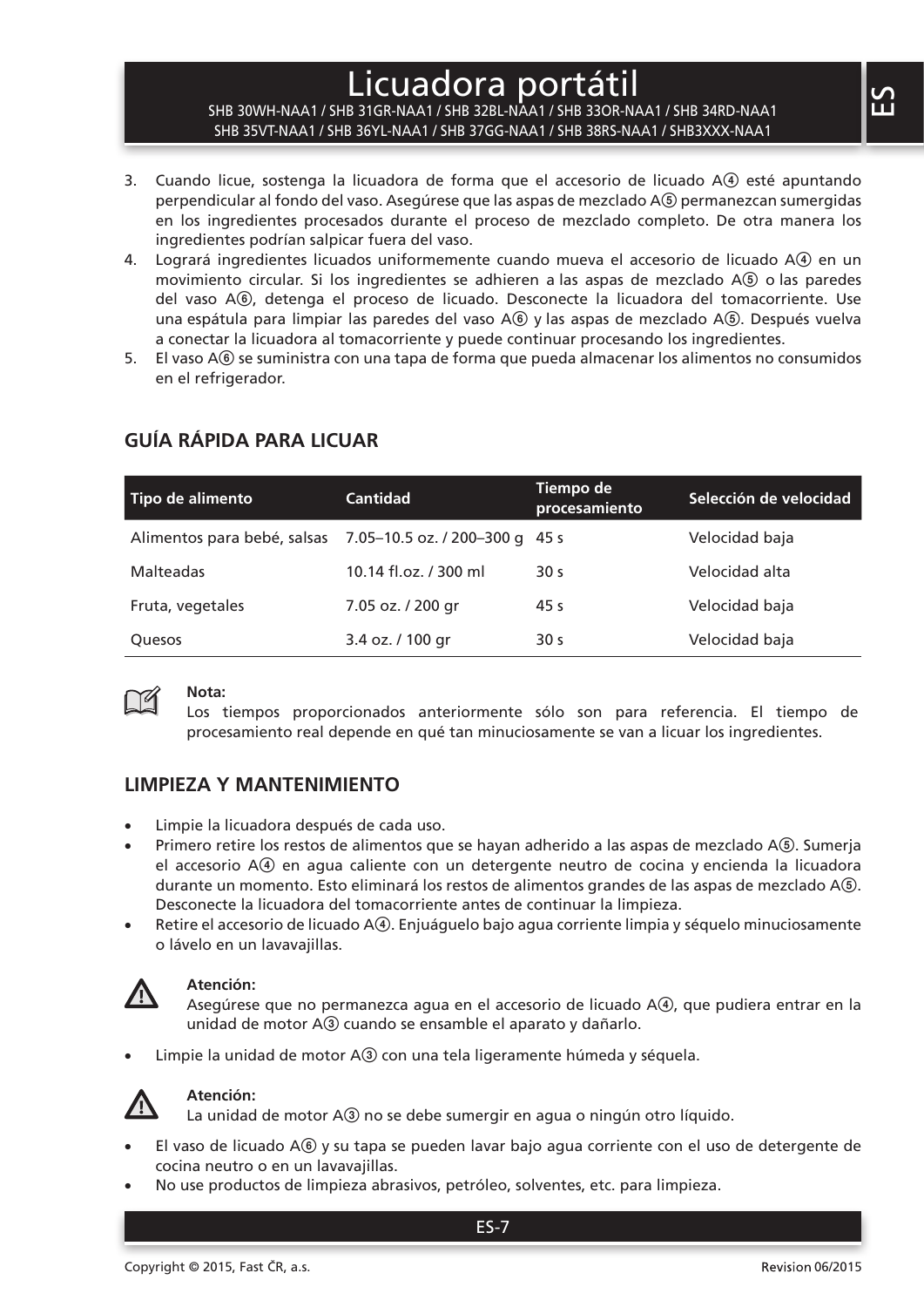# Licuadora port

SHB 30WH-NAA1 / SHB 31GR-NAA1 / SHB 32BL-NAA1 / SHB 33OR-NAA1 / SHB 34RD-NAA1 SHB 35VT-NAA1 / SHB 36YL-NAA1 / SHB 37GG-NAA1 / SHB 38RS-NAA1 / SHB3XXX-NAA1

### **ESPECIFICACIONES TÉCNICAS**

El nivel de emisión de ruido declarado del aparato es de 48 dB(A), que representa un nivel A de energía acústica con respecto a la energía acústica de referencia de 1 pW.

#### **Glosario de términos técnicos**

Clase de seguridad para protección de descarga eléctrica: Clase II – La protección de descarga eléctrica se proporciona por aislamiento doble o de servicio pesado.

Nos reservamos los cambios al texto y los parámetros técnicos.

### **INSTRUCCIONES E INFORMACIÓN RESPECTO AL DESECHO DE MATERIALES DE EMPAQUE USADOS**

Deseche el material de empaque en un sitio de desecho de desperdicios públicos.

#### **DESECHO DE APARATOS ELÉCTRICOS Y ELECTRÓNICOS USADOS**



El significado del símbolo en el producto, sus accesorios o el empaque indica que este producto no se deberá tratar como desperdicio doméstico. Por favor, deseche este producto en su punto de recolección aplicable para reciclaje de desecho de equipo eléctrico y electrónico. De manera alterna en algunos estados de la Unión Europea u otros estados de Europa puede regresar sus productos al minorista local cuando adquiera un producto nuevo equivalente. El desecho correcto de este producto ayudará a conservar recursos naturales valiosos y ayudará a evitar el impacto negativo potencial en el ambiente y la salud humana, que podrían resultar a partir del desecho inadecuado de desperdicios. Por favor solicite a sus autoridades locales o el centro de recolección de desperdicio más cercano respecto a detalles adicionales. El desecho inadecuado de este tipo de desperdicio puede estar sujeto a regulaciones nacionales para multas.

#### **Para entidades de negocios en la Unión Europea**

Si desea desechar un dispositivo eléctrico o electrónico, solicite la información necesaria a partir de su vendedor o proveedor.

#### **Desecho en otros países fuera de la Unión Europea**

Si desea desechar este producto, solicite la información necesaria sobre el método de desecho correcto a partir de los departamentos gubernamentales locales o de su vendedor.

Este producto cumple todos los requerimientos básicos de la regulación de la Unión Europea que se relacionan con éste.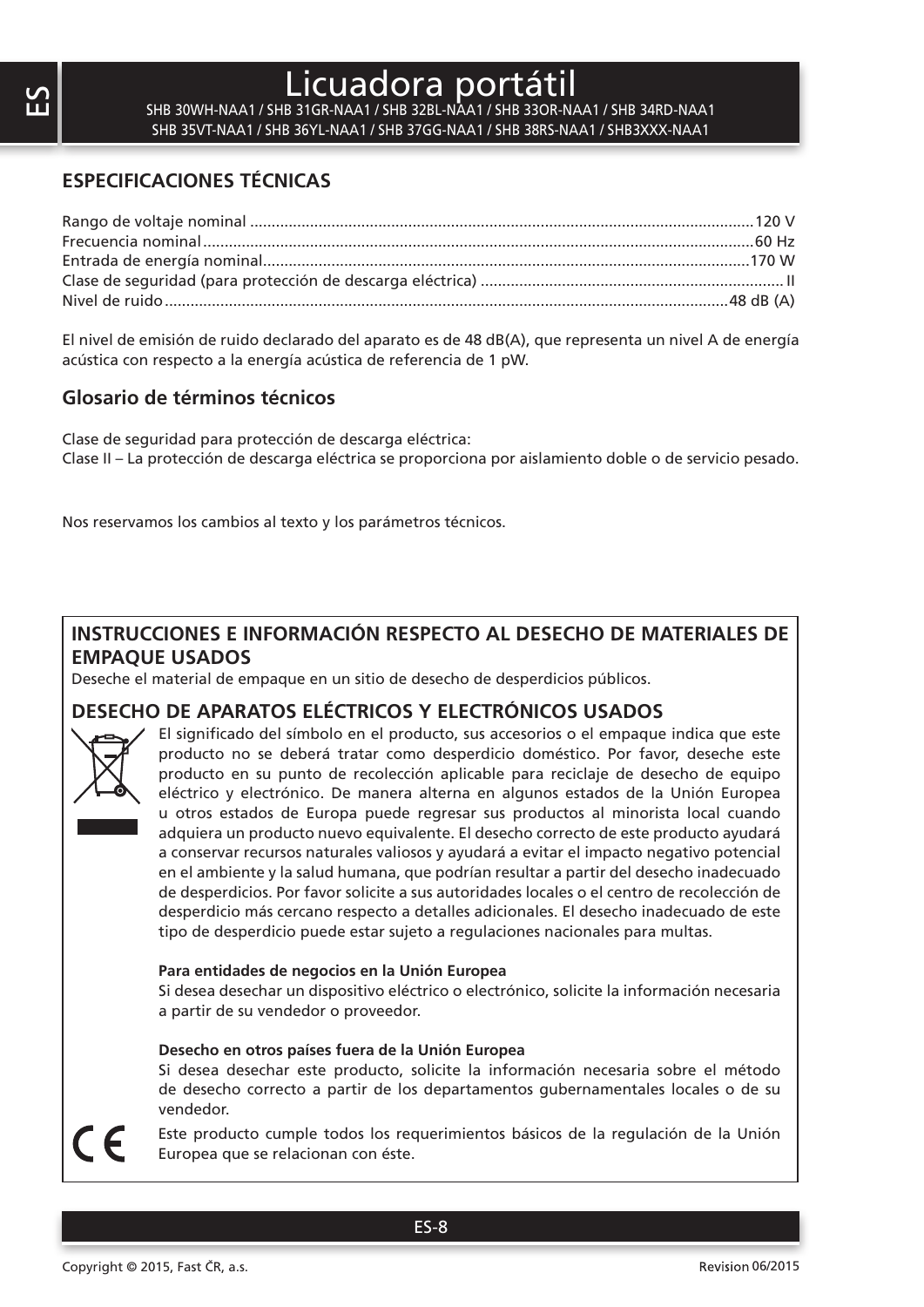## Manuel d'utilisation



**SENCOR®** 

SHB 30WH-NAA1 / SHB 31GR-NAA1 / SHB 32BL-NAA1 SHB 33OR-NAA1 / SHB 34RD-NAA1 / SHB 35VT-NAA1 SHB 36YL-NAA1 / SHB 37GG-NAA1 / SHB 38RSS-NAA1 SHB3XXX-NAA1

Avant d'utiliser cet appareil, veuillez lire attentivement ce manuel d'utilisation, même si vous avez eu l'occasion d'utiliser des appareils semblables. Utilisez l'appareil uniquement de la manière décrite dans le présent manuel d'utilisation. Rangez ce manuel pour une utilisation future.

Nous vous recommandons de conserver le carton d'expédition d'origine, le matériau d'emballage, le reçu et la carte de garantie pendant la durée de la garantie. Lors du transport, emballez l'appareil uniquement à l'aide des matériaux d'emballage d'origine.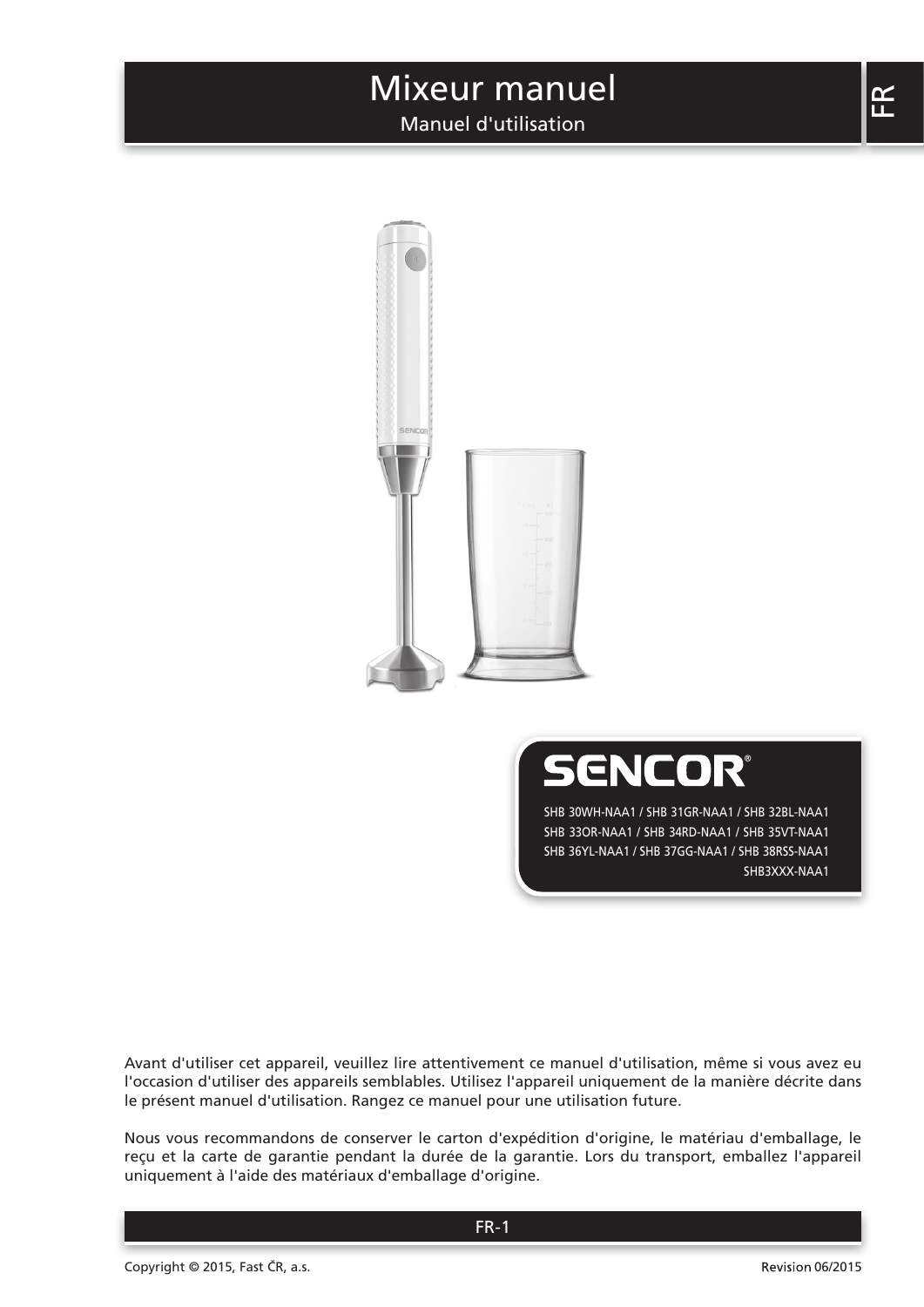SHB 30WH-NAA1 / SHB 31GR-NAA1 / SHB 32BL-NAA1 / SHB 33OR-NAA1 / SHB 34RD-NAA1 SHB 35VT-NAA1 / SHB 36YL-NAA1 / SHB 37GG-NAA1 / SHB 38RS-NAA1 / SHB3XXX-NAA1

## **TABLE DES MATIÈRES**

| INSTRUCTIONS ET INFORMATIONS RELATIVES À LA MISE AU REBUT |  |
|-----------------------------------------------------------|--|
|                                                           |  |
|                                                           |  |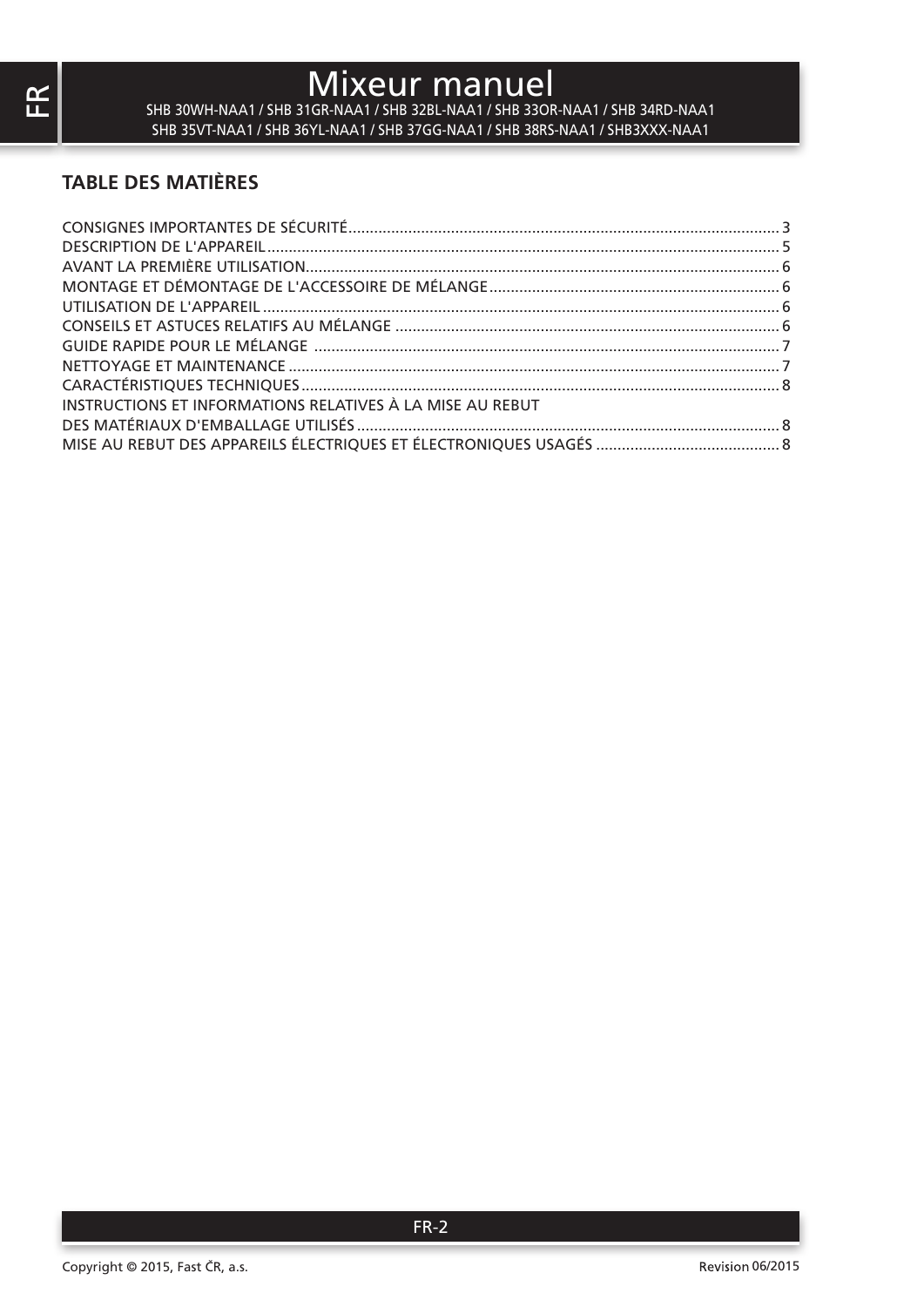## Mixeur manuel SHB 30WH-NAA1 / SHB 31GR-NAA1 / SHB 32BL-NAA1 / SHB 33OR-NAA1 / SHB 34RD-NAA1 SHB 35VT-NAA1 / SHB 36YL-NAA1 / SHB 37GG-NAA1 / SHB 38RS-NAA1 / SHB3XXX-NAA1

# **CONSIGNES IMPORTANTES DE SÉCURITÉ**

- Cet appareil peut être utilisé par des personnes ayant une déficience physique ou mentale ou par des personnes inexpérimentées, si elles sont correctement supervisées ou ont été formées sur la façon d'utiliser l'appareil en toute sécurité, et comprennent les dangers potentiels.
- Assurez-vous que les enfants n'utilisent pas cet appareil ou ne jouent pas avec ce dernier. Conservez cet appareil et son cordon d'alimentation hors de leur portée.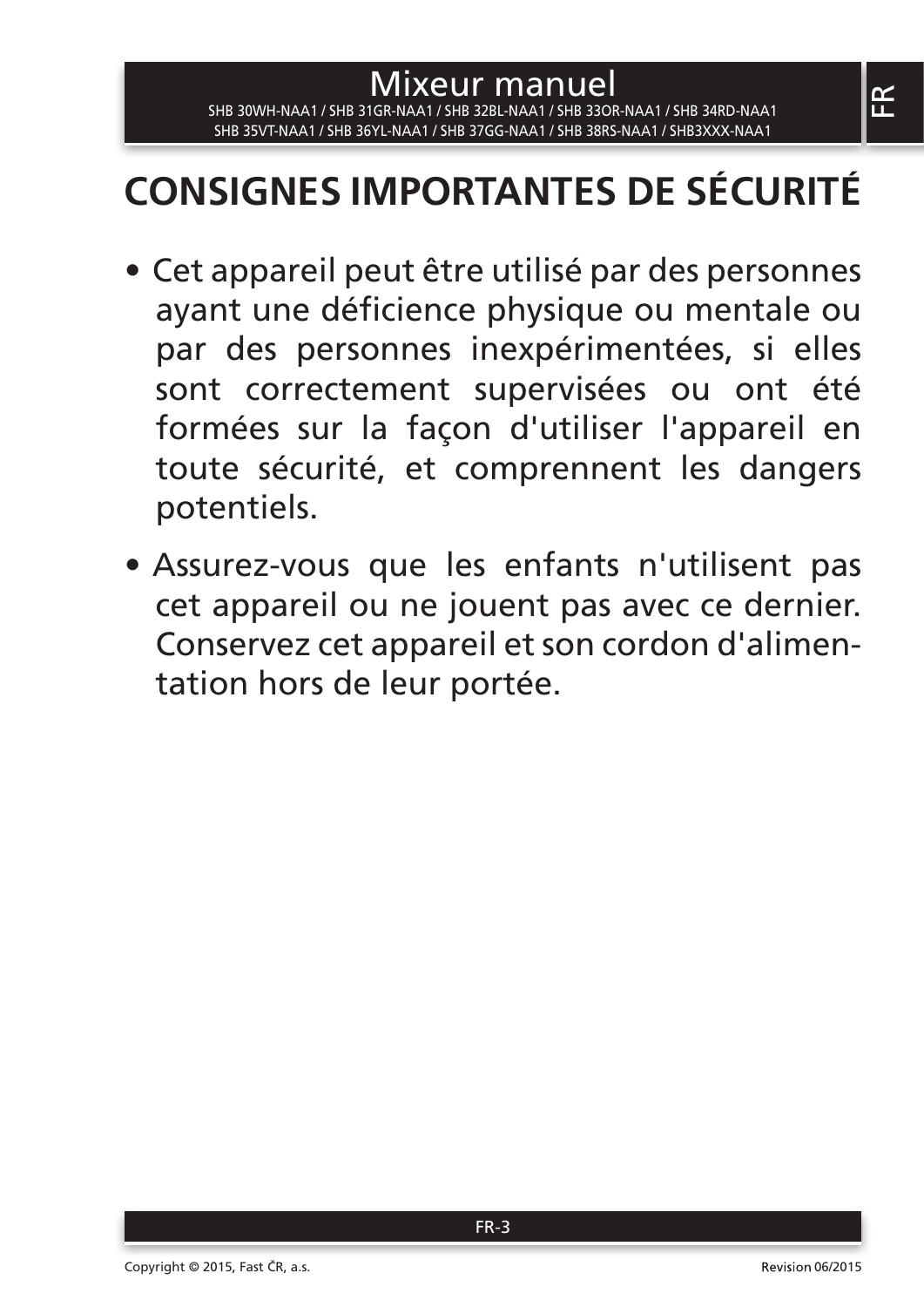SHB 30WH-NAA1 / SHB 31GR-NAA1 / SHB 32BL-NAA1 / SHB 33OR-NAA1 / SHB 34RD-NAA1 SHB 35VT-NAA1 / SHB 36YL-NAA1 / SHB 37GG-NAA1 / SHB 38RS-NAA1 / SHB3XXX-NAA1

#### **CONSIGNES IMPORTANTES DE SÉCURITÉ LISEZ ATTENTIVEMENT CES INSTRUCTIONS ET CONSERVEZ-LES POUR UNE UTILI-SATION FUTURE.**

- Avant de brancher cet appareil à une prise de courant, assurez-vous que la tension indiquée sur l'appareil correspond à celle de votre prise de courant.
- Évitez de l'utiliser près d'une baignoire, d'une douche ou d'une piscine.
- N'utilisez jamais des accessoires non fournis avec cet appareil ou qui n'ont pas été conçus pour l'appareil.
- Ne placez pas l'appareil sur les rebords de fenêtre.
- Évitez tout contact du cordon d'alimentation avec de l'eau ou de l'humidité.
- Placez toujours l'appareil sur une surface plane et stable.
- Évitez de verser de l'eau ou tout autre liquide sur l'appareil.
- Veillez à toujours débrancher l'appareil lorsque vous le laissez sans surveillance et avant le montage, le démontage ou le nettoyage.
- L'appareil est conçu uniquement pour une utilisation domestique et pour la transformation de la quantité habituelle d'aliments dans le ménage.
- N'utilisez pas l'appareil dans un environnement industriel ou à l'extérieur.
- Évitez d'utiliser des vaporisateurs près de l'appareil.
- Lorsque vous n'utilisez pas l'appareil, déconnectez-le du réseau électrique et rangez-le hors de la portée des enfants.
- Évitez de placer l'appareil sur ou près d'une cuisinière électrique ou à gaz. Évitez également de le placer à proximité de flammes nues ou d'autres appareils ou équipements émettant de la chaleur.
- N'utilisez pas l'appareil lorsque le cordon d'alimentation ou la fiche est endommagé(e).
- Si le cordon d'alimentation est endommagé, faites-le remplacer dans un centre de service spécialisé.
- Pour éviter tout risque d'électrocution, évitez de réparer l'appareil ou d'y apporter la moindre modification par vous-même ! Confiez toute réparation et ajustement à un service spécialisé. Le non-respect de cette consigne pourrait annuler la garantie.
- Ne placez pas le cordon d'alimentation de l'appareil près des endroits chauds ou au-dessus des Ne placez pas d'objets lourds sur le cordon d'alimentation. Assurezvous que le cordon d'alimentation ne pende pas sur le bord d'une table et qu'il ne touche pas une surface chaude.
- Évitez de tirer sur le cordon d'alimentation lorsque vous débranchez l'appareil de la prise de courant - cela pourrait endommager le cordon ou la prise électrique. Débranchez le câble de la prise en tirant doucement sur la fiche du câble électrique.
- N'utilisez pas l'appareil à des fins autres que celles prévues.
- Avant de monter, démonter ou remplacer les accessoires de l'appareil, assurez-vous que celui-ci est arrêté et débranché de la prise électrique.
- Ne démarrez l'appareil que lorsque la partie inférieure amovible y est correctement fixée à l'unité moteur. Ne mettez pas l'appareil en marche lorsqu'il est vide. Une utilisation incorrecte de l'appareil pourrait nuire à sa durée de vie.
- Évitez de mettre vos mains dans le bol lorsque l'appareil est en marche.
- Évitez également de placer dans le bol les aliments que vous ne souhaitez pas mixer.
- Mélangez les aliments chauds en petites portions ils pourraient être projetés hors du bol ou déborder. Laissez les aliments trop chauds refroidir à au moins 60 °C avant de les mélanger.
- N'utilisez jamais le mixeur sur une plaque chauffante ou une cuisinière à gaz chaude.
- La durée de fonctionnement de l'appareil est d'une minute. Après une minute, arrêtez-le pendant au moins deux minutes. Si les aliments à mixer sont collants ou solides, nous vous recommandons d'arrêter le processus après 20 secondes et le remettre en marche après au moins deux minutes.
- **Attention!** Les lames de mélange de l'appareil sont tranchantes! Il est strictement interdit de les toucher lorsque l'appareil est en marche!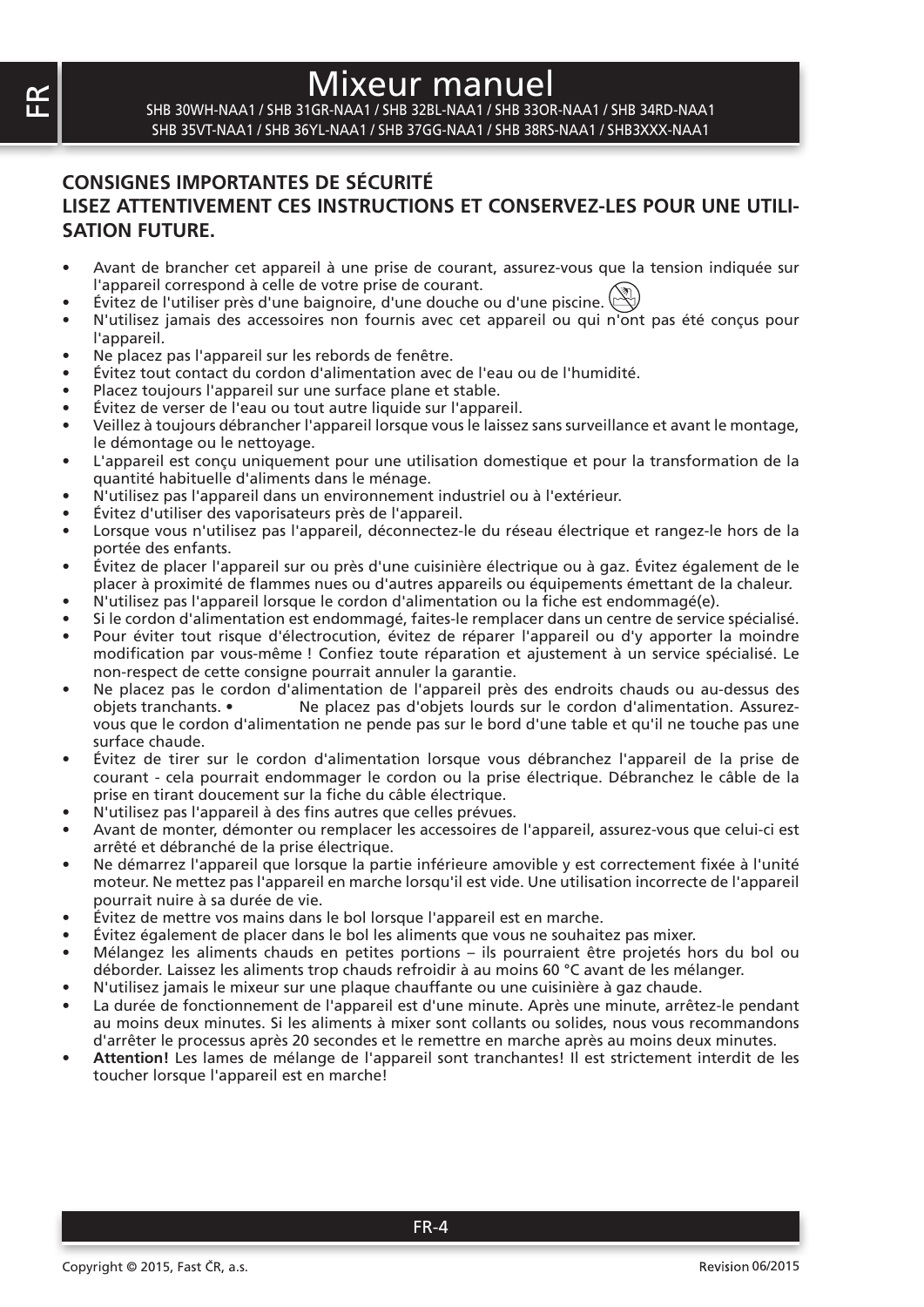SHB 30WH-NAA1 / SHB 31GR-NAA1 / SHB 32BL-NAA1 / SHB 33OR-NAA1 / SHB 34RD-NAA1 SHB 35VT-NAA1 / SHB 36YL-NAA1 / SHB 37GG-NAA1 / SHB 38RS-NAA1 / SHB3XXX-NAA1

### **DESCRIPTION DE L'APPAREIL**

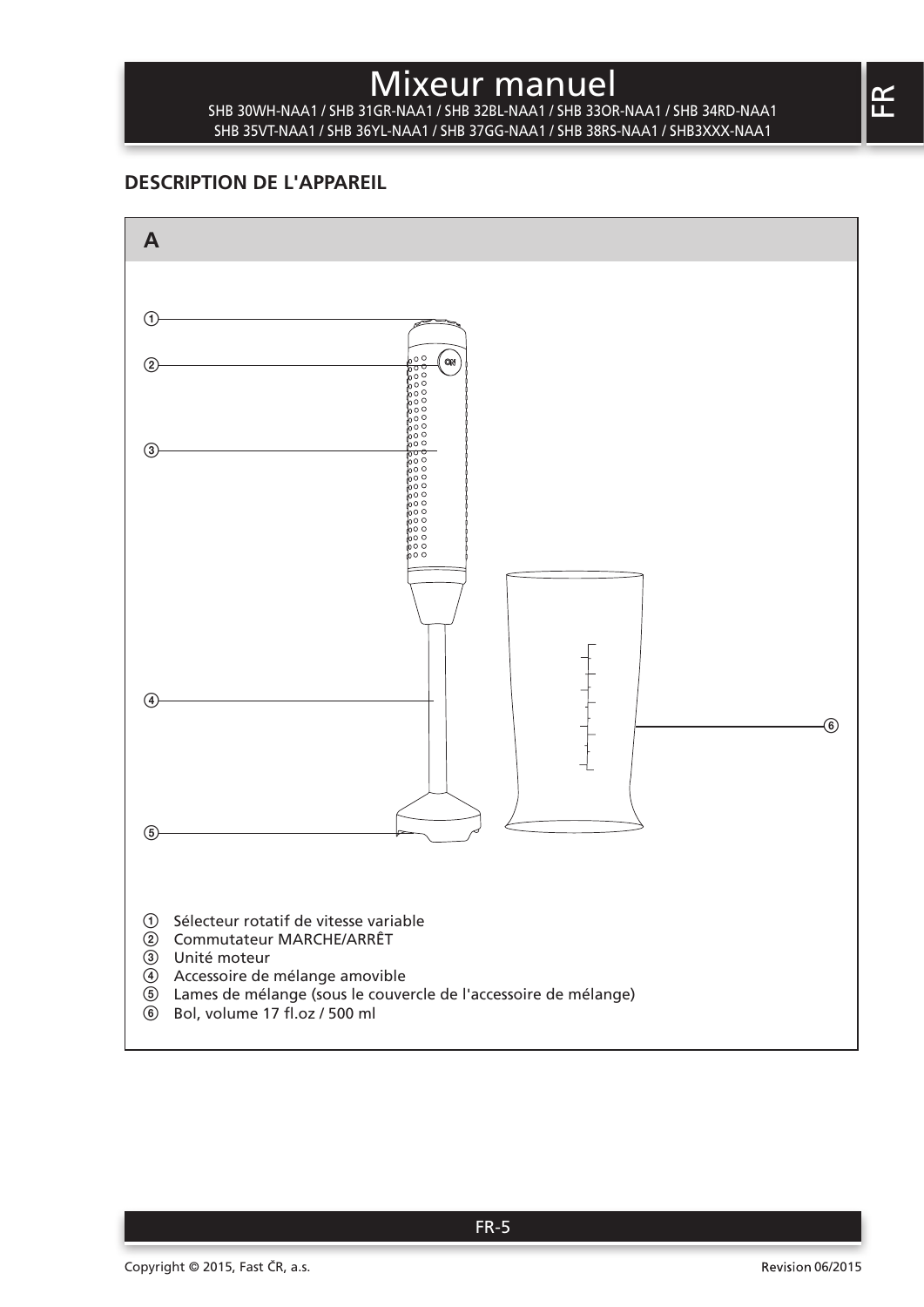SHB 30WH-NAA1 / SHB 31GR-NAA1 / SHB 32BL-NAA1 / SHB 33OR-NAA1 / SHB 34RD-NAA1 SHB 35VT-NAA1 / SHB 36YL-NAA1 / SHB 37GG-NAA1 / SHB 38RS-NAA1 / SHB3XXX-NAA1

#### **AVANT LA PREMIÈRE UTILISATION**

- 1. Retirez l'appareil et ses accessoires des matériaux d'emballage.
- 2. Lavez soigneusement l'accessoire de mélange amovible  $A(4)$  et le bol  $A(6)$  avec de l'eau chaude et du détergent de cuisine. Rincez bien ces accessoires avec de l'eau potable et laissez-les sécher complètement.



#### **Attention :**

Assurez-vous de sécher toute eau sur l'accessoire de mélange A(4), car elle pourrait entrer dans l'unité moteur A3 lors du montage de l'appareil et y causer des dommages.

## **MONTAGE ET DÉMONTAGE DE L'ACCESSOIRE DE MÉLANGE**

- 1. Placez l'accessoire de mélange A4 sur l'unité moteur A3 et fixez-le en le tournant vers le symbole du cadenas verrouillé marqué sur l'appareil.
- 2. Pour démonter l'appareil, tenez l'unité moteur A3 d'une main et tournez l'accessoire de mélange A4 de l'autre vers le symbole du cadenas déverrouillé marqué sur l'appareil, puis enlevez-le.

#### **UTILISATION DE L'APPAREIL**

- 1. Ce mixeur est conçu pour le mélange des pâtes à tartiner, des mayonnaises, des fruits ou milkshakes, des sauces, de la nourriture pour bébé, de la purée, etc.
- 2. Placez les aliments à mélanger dans le bol A $\circledast$  ou dans un autre conteneur approprié.
- 3. Branchez le cordon d'alimentation à une prise de courant. Tenez le mixeur par l'unité moteur A3 et placez l'accessoire de mélange A4 dans le récipient contenant les ingrédients.
- 4. Appuyez sur le commutateur A2pour mettre le mixeur en marche. Le mixeur reste en marche lorsque vous maintenez le commutateur A2 appuyé. Pour des raisons de sécurité, le mixeur s'arrête lorsque vous relâchez le commutateur A2.



#### **Attention :**

La durée maximale de fonctionnement de l'appareil est d'une minute. Après une minute, arrêtez-le pendant au moins 2 minutes.

Si les aliments à mélanger sont collants ou solides, réduisez la durée de fonctionnement à 20secondes.

- 5. Le sélecteur rotatif A1 permet de contrôler et varier la vitesse du moteur.
- 6. En cas de non-utilisation de l'appareil, débranchez-le de la prise électrique.

## **CONSEILS ET ASTUCES RELATIFS AU MÉLANGE**

- 1. Coupez les aliments en petits morceaux avant de les mélanger. Divisez les grandes quantités d'aliments en plusieurs petites portions.
- 2. Le volume de certains liquides augmente lorsqu'ils sont mélangés ; remplissez donc le bol A6 aux ¾ de sa capacité. La capacité maximale du bol est indiquée par la marque de 500 ml.



#### **Attention :**

N'utilisez pas le mixeur pour mélanger des cubes de glace ou grains de café. Autrement, les lames de mélange A<sup>(5)</sup> pourraient être endommagées.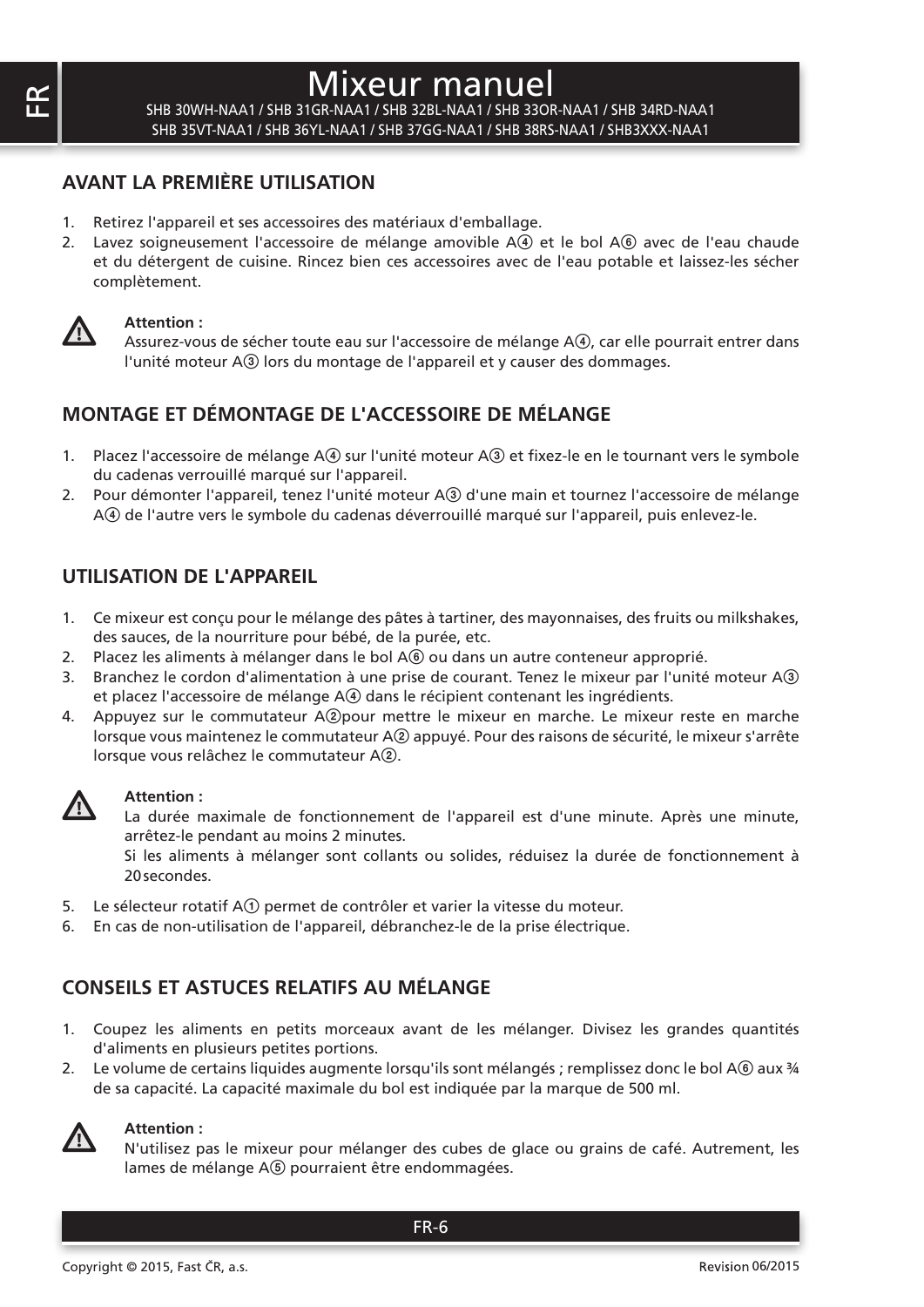#### SHB 30WH-NAA1 / SHB 31GR-NAA1 / SHB 32BL-NAA1 / SHB 33OR-NAA1 / SHB 34RD-NAA1 SHB 35VT-NAA1 / SHB 36YL-NAA1 / SHB 37GG-NAA1 / SHB 38RS-NAA1 / SHB3XXX-NAA1

- 3. Lors du mélange, tenez le mixeur de manière à ce que l'accessoire de mélange A4 soit perpendiculaire au bas du bol. Pendant tout le processus de mixage, assurez-vous que les lames de mélange A5 restent plongées dans les aliments. Sinon, les ingrédients pourraient être projetés hors du bol.
- 4. Lorsque vous déplacez l'accessoire de mélange A4) dans un mouvement circulaire, vous obtenez un résultat homogène. Si les ingrédients restent collés aux lames de mélange A(5) ou aux parois du bol A(6). arrêtez le processus. Débranchez le mixeur de la prise électrique. Nettoyez les parois du bol A6 et les lames de mélange A $$$ avec une spatule. Branchez à nouveau le mixeur pour poursuivre le processus.
- 5. Le bol A6 est pourvu d'un couvercle pour vous permettre de conserver les aliments non consommés dans le réfrigérateur.

| <b>Type d'aliment</b>        | Quantité                      | Durée de<br>mélange | Sélection d'une vitesse |
|------------------------------|-------------------------------|---------------------|-------------------------|
| Nourriture pour bébé, sauces | 7,05 à 10,5 oz. / 200 à 300 g | 45 s                | Faible vitesse          |
| Shakes                       | 10.14 fl.oz / 300 ml          | 30 <sub>s</sub>     | Vitesse élevée          |
| Fruits, légumes              | 7,05 oz. / 200 g              | 45 s                | Faible vitesse          |
| Fromages                     | 3,4 oz. / 100 g               | 30 <sub>s</sub>     | Faible vitesse          |

## **GUIDE RAPIDE POUR LE MÉLANGE**



#### **Remarque :**

Les durées ci-dessus sont uniquement à titre de référence. La durée réelle de mélange dépend du degré de mixage souhaité pour les ingrédients.

## **NETTOYAGE ET MAINTENANCE**

- Nettoyez le mixeur après chaque utilisation.
- Retirez d'abord les restes d'aliments collés aux lames de mélange A®. Plongez l'accessoire A4 dans de l'eau chaude contenant du détergent de cuisine neutre et mettez le mixeur en marche pendant un moment. Vous pourrez ainsi enlever les grands résidus d'aliments collés aux lames de mélange A5. Débranchez le mixeur de la prise électrique avant un nettoyage plus approfondi.
- Ôtez l'accessoire de mélange A4. Rincez-le sous un filet d'eau courante potable ou lavez-le au lavevaisselle et faites sécher correctement.



#### **Attention :**

Assurez-vous de sécher complètement l'accessoire de mélange A4, car de l'eau pourrait pénétrer dans l'unité moteur A3 lors du montage de l'appareil et l'endommager.

Essuyez l'unité moteur A3 avec un chiffon légèrement humide, puis séchez-la.



#### **Attention :**

Évitez de plonger l'unité moteur A3 dans de l'eau ou tout autre liquide.

- Vous pouvez laver le bol de mélange A $6$ ) et son couvercle sous un filet d'eau courante ou au lavevaisselle avec du détergent neutre de cuisine.
- N'utilisez pas de produits de nettoyage abrasifs, notamment le pétrole, des solvants, etc. pour le nettoyage.